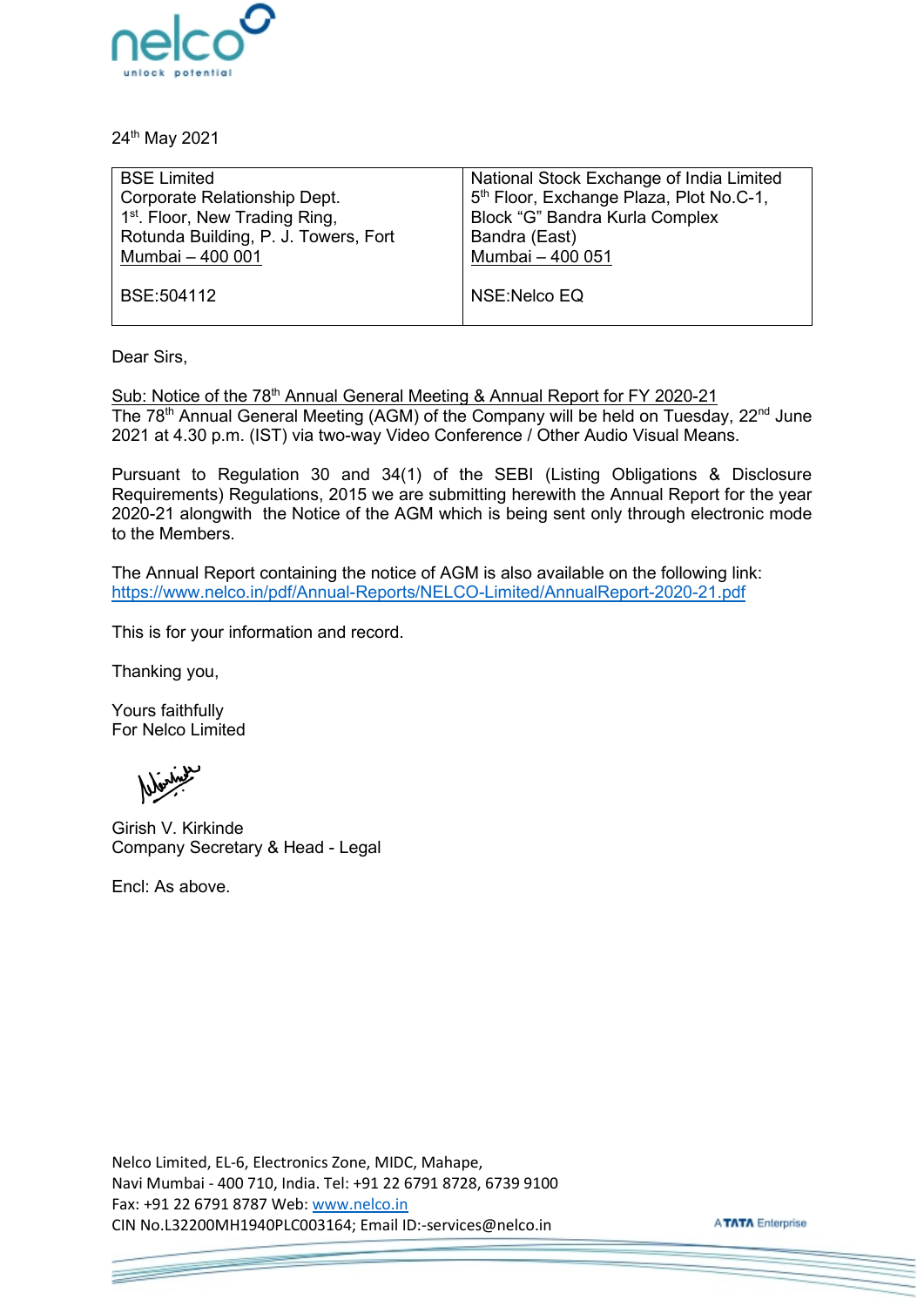# **NOTICE**

The SEVENTY EIGHTH ANNUAL GENERAL MEETING of NELCO LIMITED will be held on Tuesday, the 22<sup>nd</sup> day of June, 2021 at 4.30 p.m. IST through Video Conferencing ("VC") / Other Audio Visual Means ("OAVM") to transact the following business:-

## **ORDINARY BUSINESS:**

- 1. To receive, consider and adopt the Audited Financial Statements for the financial year ended 31<sup>st</sup> March, 2021 together with the Reports of the Board of Directors and the Auditors thereon.
- 2. To receive, consider and adopt the Audited Consolidated Financial Statements for the financial year ended 31<sup>st</sup> March, 2021 together with the Report of the Auditors thereon.
- 3. To declare a dividend on Equity Shares for the financial year ended  $31<sup>st</sup>$  March, 2021.
- 4. To appoint a Director in place of Mr. Anand Agarwal (DIN 06398370) who retires by rotation and being eligible, offers himself for re-appointment.

### **SPECIAL BUSINESS:**

### **5. Reappointment of Mr. P. J. Nath as Managing Director & CEO**

To consider and, if thought fit, to pass the following resolution as a Special Resolution:

"**RESOLVED that** pursuant to the provisions of Sections 196, 197, 203 and other applicable provisions, if any, of the Companies Act, 2013 ("the Act") (including any statutory modification or re-enactment thereof for the time being in force) read with Schedule V to the Act and the Companies (Appointment and Remuneration of Managerial Personnel) Rules, 2014, as amended from time to time, the consent of the Company be and is hereby accorded for the re-appointment and terms of remuneration of Mr. P. J. Nath (DIN: 05118177) as the Managing Director & Chief Executive Officer of the Company for the period of 3 years commencing from  $13<sup>th</sup>$  June 2021 to  $12<sup>th</sup>$  June 2024, not liable to retire by rotation, upon the terms and conditions including remuneration set out in the Explanatory Statement annexed to the Notice convening this meeting (including the remuneration to be paid in the event of loss or inadequacy of profits in any financial year during the tenure of his re-appointment), with liberty to the Board of Directors to alter and vary the terms and conditions of the said re-appointment and the terms of remuneration in such manner as may be agreed to between the Board of Directors and Mr. Nath.

**RESOLVED FURTHER that** the Board of Directors of the Company (which term shall be deemed to include any Committee of the Board constituted to exercise its powers, including the powers conferred by this Resolution), be and is hereby authorised to take all such steps as may be necessary, proper and expedient to give effect to this Resolution."

## **NOTES:**

1. In view of the global outbreak of the Covid-19 pandemic, the Ministry of Corporate Affairs ("MCA") has vide its General Circular No. 20/2020 dated May 5, 2020 in relation to "Clarification on holding of Annual General Meeting (AGM) through video conferencing (VC) or other audio visual means (OAVM)" read with General Circular No. 14/ 2020 dated April 8, 2020, the General Circular No. 17/ 2020 dated April 13, 2020, No. 33/2020 dated September 28, 2020 and General Circular No. 39/2020 dated December 31, 2020 in relation to "Clarification on passing of ordinary and special resolutions by companies under the Companies Act, 2013 and the rules made thereunder on account of the threat posed by Covid-19" and General Circular No.02/2021 dated January 13, 2021 (collectively referred to as "MCA Circulars") and SEBI vide its circular dated May 12, 2020 in relation to "Additional relaxation in relation to compliance with certain provisions of SEBI (Listing Obligations and Disclosure Requirements) Regulations 2015 – Covid-19 pandemic" and circular dated January 15, 2021 ("SEBI Circulars") permitted the holding of the Annual General Meeting ("AGM") through VC / OAVM, without the physical presence of the Members at a common venue. In compliance with the provisions of the Companies Act, 2013 ("Act"), SEBI (Listing Obligations and Disclosure Requirements) Regulations, 2015 ("Listing Regulations") and MCA Circulars, the AGM of the Company is being held through VC / OAVM on Tuesday, 22<sup>nd</sup> June, 2021 at 4.30 p.m. (IST). The deemed venue for the AGM will be EL-6, TTC Industrial Area, Electronics Zone, MIDC, Mahape, Navi Mumbai - 400 710.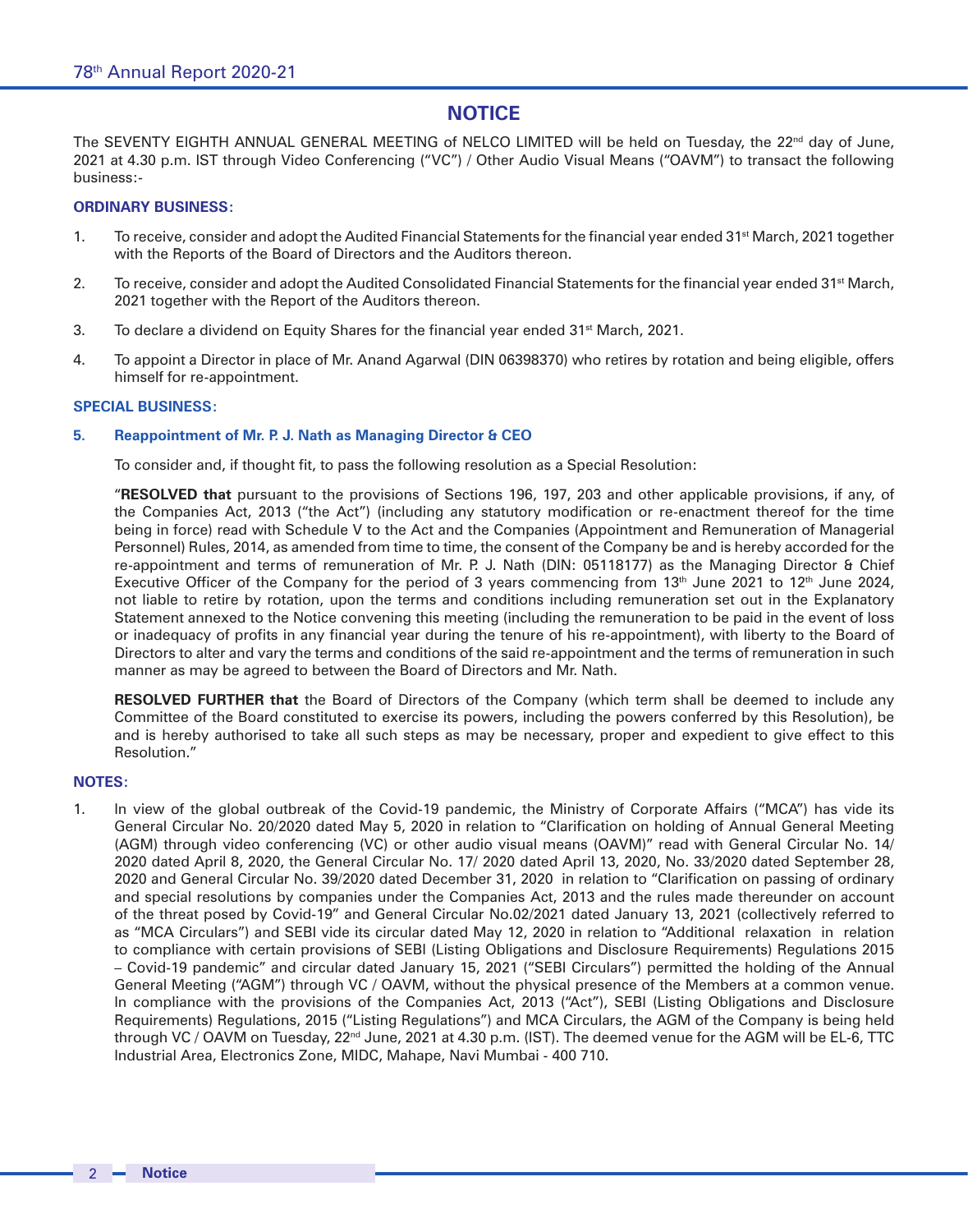

- **2. PURSUANT TO THE PROVISIONS OF THE ACT, A MEMBER ENTITLED TO ATTEND AND VOTE AT THE AGM IS ENTITLED TO APPOINT A PROXY TO ATTEND AND VOTE ON HIS/HER BEHALF AND THE PROXY NEED NOT BE A MEMBER OF THE COMPANY. SINCE THIS AGM IS BEING HELD PURSUANT TO THE MCA CIRCULARS THROUGH VC/OAVM, THE REQUIREMENT OF PHYSICAL ATTENDANCE OF MEMBERS HAS BEEN DISPENSED WITH. ACCORDINGLY, IN TERMS OF THE MCA CIRCULARS AND THE SEBI CIRCULARS, THE FACILITY FOR APPOINTMENT OF PROXIES BY THE MEMBERS WILL NOT BE AVAILABLE FOR THIS AGM AND HENCE THE PROXY FORM, ATTENDANCE SLIP AND ROUTE MAP OF THE AGM VENUE ARE NOT ANNEXED TO THIS NOTICE.**
- 3. The relative Explanatory Statement pursuant to Section 102 of the Act setting out material facts concerning the business under Item No. 5 of the Notice, is annexed hereto. As per the provisions of Clause 3.A.III. of the General Circular No. 20/ 2020 dated 5<sup>th</sup> May 2020, the matter of Special Business as appearing at Item No. 5 of the accompanying Notice, is considered to be unavoidable by the Board and hence, forming part of this Notice. The relevant details, pursuant to Regulations 26(4) and 36(3) of the SEBI Listing Regulations and Secretarial Standard on General Meetings issued by the Institute of Company Secretaries of India, in respect of Directors seeking appointment/re-appointment at this AGM are also annexed. Requisite declarations have been received from Director/s for seeking re-appointment.
- 4. The Members can join the AGM in the VC/OAVM mode 30 minutes before and 15 minutes after the scheduled time of the commencement of the Meeting by following the procedure mentioned in the Notice. The Members will be able to view the proceedings on the National Securities Depository Limited's ('NSDL') e-Voting website at www.evoting.nsdl.com. The facility of participation at the AGM through VC/OAVM will be made available to at least 1,000 Members on a first come first served basis as per the MCA Circulars. This will not include large Shareholders (Shareholders holding 2% or more shareholding), Promoters, Institutional Investors, Directors, Key Managerial Personnel, the Chairpersons of the Audit Committee, Nomination and Remuneration Committee and Stakeholders Relationship Committee, Auditors etc. who are allowed to attend the AGM without restriction on account of first come first served basis.
- 5. Institutional Investors, who are Members of the Company, are encouraged to attend the 78<sup>th</sup> AGM through VC / OAVM mode and vote electronically. Corporate Members intending to appoint their authorised representatives pursuant to Sections 112 and 113 of the Act, as the case may be, to attend the AGM through VC / OAVM or to vote through remote e-Voting are requested to send a certified copy of the Board Resolution to the Scrutiniser by e-mail at nelco.scrutinizer@gmail.com with a copy marked to evoting@nsdl.co.in.
- 6. Members attending the AGM through VC / OAVM shall be counted for the purpose of reckoning the quorum under Section 103 of the Act.
- 7. In line with the MCA Circulars dated May 5, 2020 and January 13, 2021 and SEBI Circulars dated May 12, 2020 and January 15, 2021, the Notice of the AGM along with the Annual Report 2020-21 is being sent only through electronic mode to those Members whose email addresses are registered with the Company / Depositories. The Notice convening the 78<sup>th</sup> AGM has been uploaded on the website of the Company at www.nelco.in and may also be accessed from the relevant section of the websites of the Stock Exchanges i.e. BSE Limited and the National Stock Exchange of India Limited at www.bseindia.com and www.nseindia.com respectively. The AGM Notice is also available on the website of NSDL at www.evoting.nsdl.com.

### **8. Book Closure and Dividend:**

i) **The Register of Members and the Share Transfer Books of the Company will be closed from Wednesday, 9<sup>th</sup> June 2021 to Monday, 14<sup>th</sup> June 2021, both days inclusive.** The dividend of ₹1.20 per equity share of ₹10 each (i.e.12%), if declared by the Members at the AGM, will be paid subject to deduction of income-tax at source ('TDS'), wherever applicable, on or after Friday,  $25<sup>th</sup>$  June, 2021 as under:

To all the Beneficial Owners as at the end of the day on **Tuesday, 8th June 2021** as per the list of beneficial owners to be furnished by the National Securities Depository Limited and Central Depository Services (India) Limited in respect of the shares held in electronic form; and

To all Members in respect of **shares held in physical form** after giving effect to valid transmission and transposition in respect of valid requests lodged with the Company/Registrar and Share Transfer Agent on or before the close of business hours on **Tuesday, 8th June 2021.**

ii) Pursuant to the Finance Act, 2020, dividend income will be taxable in the hands of the Shareholders w.e.f. 1<sup>st</sup> April 2020 and the Company is required to deduct TDS from dividend paid to the Members at prescribed rates in the Income Tax Act, 1961 ('the IT Act'). In general, to enable compliance with TDS requirements, Members are requested to complete and/or update their Residential Status, PAN, Category as per the IT Act with their Depository Participants ('DPs') or in case shares are held in physical form, with the Company by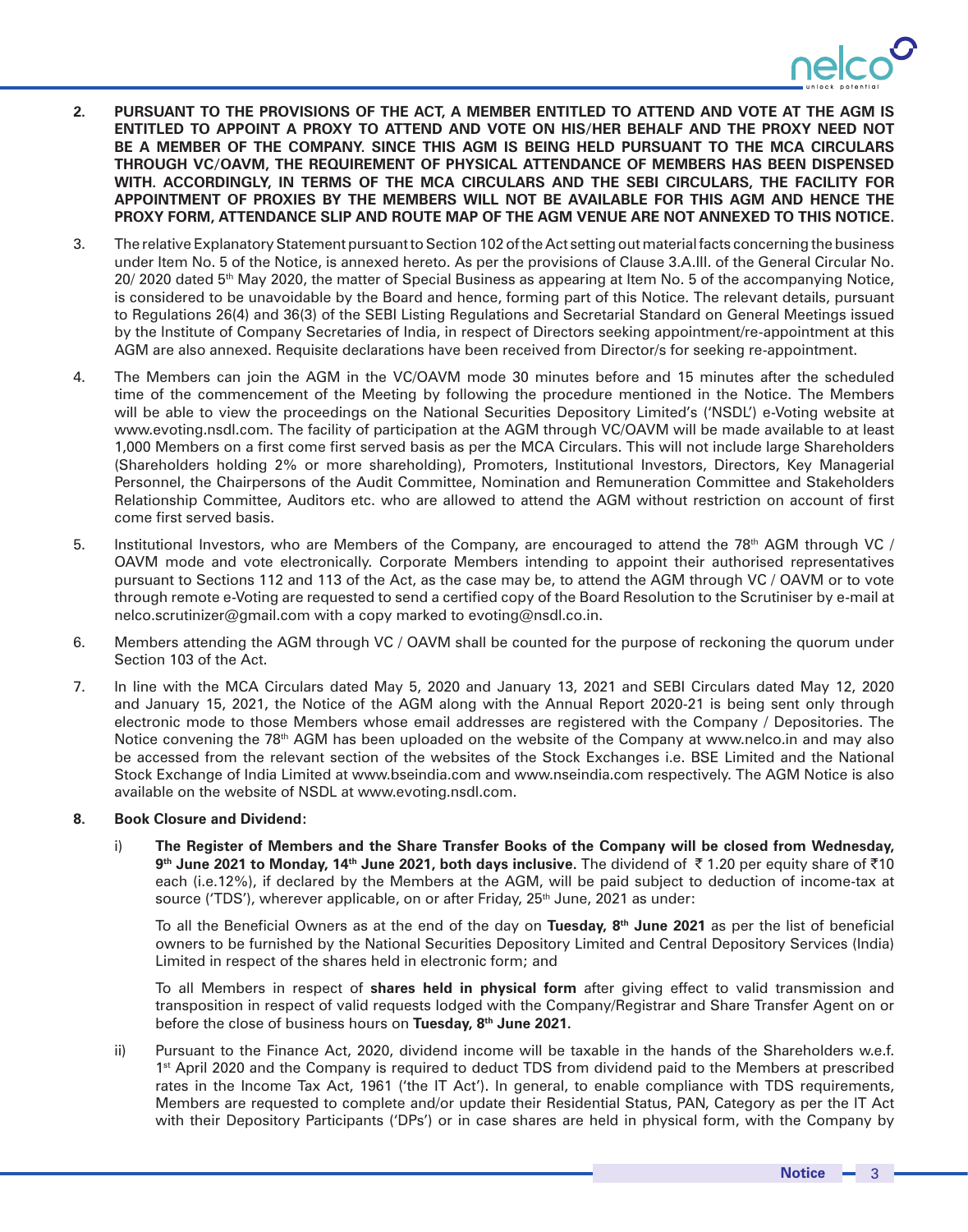sending documents through e-mail by Wednesday, 2<sup>nd</sup> June 2021. For the detailed process, please click here https://www.nelco.in/pdf/disclosure-of-events/tax-deduction-20may21.pdf

- **iii)** Further, in order to receive the dividend in a timely manner, Members holding shares in physical form who have not updated their mandate for receiving the dividends directly in their bank accounts through Electronic Clearing Service or any other means are requested to mail the following documents to Company's Registrars and Transfer Agents, TSR Darashaw Consultants Private Limited, so that it reaches them latest by Wednesday, 2<sup>nd</sup> June 2021:
	- a. signed request letter mentioning their name, folio number, complete address and following details relating to bank account in which the dividend is to be received:
		- Name and Branch of Bank and Bank Account type;
		- Bank Account Number & Type allotted by the Bank after implementation of Core Banking Solutions;
		- 11 digit IFSC Code.
	- b. self-attested copy of cancelled cheque bearing the name of the Member or first holder, in case shares are held jointly;
	- c. self-attested copy of the PAN Card; and
	- d. self-attested copy of any document (such as Aadhaar Card, Driving License, Election Identity Card, Passport) in support of the address of the Member as registered with the Company.

Members holding shares in electronic form may please note that their bank details as furnished by the respective Depositories to the Company will be considered for remittance of dividend as per the applicable regulations of the Depositories and the Company will not entertain any direct request from such Members for change/ addition/deletion in such bank details. Accordingly, the Members holding shares in demat form are requested to update their Electronic Bank Mandate with their respective DPs.

Further, please note that instructions, if any, already given by Members in respect of shares held in physical form, will not be automatically applicable to the dividend paid on shares held in electronic form.

- iv) The Members who are unable to receive the dividend directly in their bank accounts through Electronic Clearing Service or any other means, due to non-registration of the Electronic Bank Mandate, the Company shall dispatch the dividend warrant/Bankers' cheque/demand draft to such Members, upon normalization of postal services and other activities.
- v) Members are requested to note that, dividends, if not encashed for a consecutive period of 7 years from the date of transfer to Unpaid Dividend Account of the Company, are liable to be transferred to the Investor Education and Protection Fund (IEPF). The shares in respect of such unclaimed dividends are also liable to be transferred to the demat account of the IEPF Authority. In view of this, Members/Claimants are requested to claim their dividends from the Company, within the stipulated timeline. The Members, whose unclaimed dividends/shares have been transferred to IEPF, may claim the same by making an application to the IEPF Authority in web Form No. IEPF-5 available on www.iepf.gov.in. The Members/Claimants can file only one consolidated claim in a financial year as per the IEPF Rules. For details of unclaimed dividend and shares transferred to IEPF, please refer to Company's website viz. www.nelco.in. Members who have not yet encashed their dividend warrant(s) for the financial year 2018-19 & 2019-20, are requested to make their claims to the Company accordingly, without any delay.
- 9. As per Regulation 40 of SEBI Listing Regulations, as amended, securities of listed companies can be transferred only in dematerialized form with effect from 1<sup>st</sup> April 2019, except in case of request received for transmission or transposition of securities. In view of this and to eliminate all risks associated with physical shares and for ease of portfolio management, Members holding shares in physical form are requested to consider converting their holdings to dematerialized form. Members can contact the Company's Registrars and Transfer Agents, TSR Darashaw Consultants Private Limited ("TSRDCPL") at csg-unit@tcplindia.co.in for assistance in this regard.
- 10. Members are requested to intimate changes, if any, pertaining to their name, postal address, email address, telephone/ mobile numbers, Permanent Account Number (PAN), mandates, nominations, power of attorney, bank details such as, name of the bank and branch details, bank account number, MICR code, IFSC code, etc., to their DPs in case the shares are held in electronic form and to TSRDCPL at csg-unit@tcplindia.co.in in case the shares are held in physical form, quoting their folio no. Further, Members may note that SEBI has mandated the submission of PAN by every participant in securities market.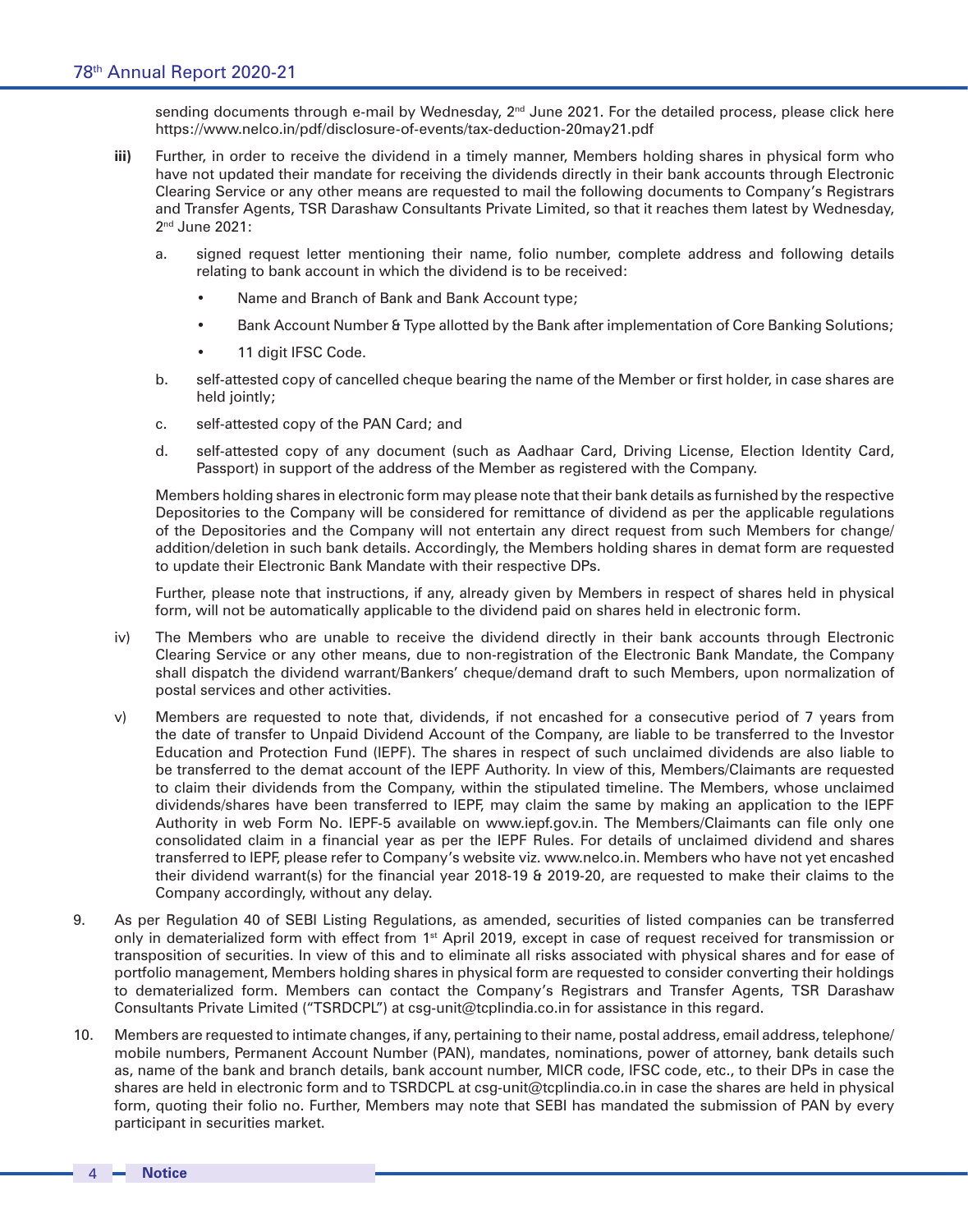

- 11. As per the provisions of Section 72 of the Act, the facility for making nomination is available for the Members in respect of the shares held by them. Members who have not yet registered their nomination are requested to register the same by submitting Form No. SH-13. If a Member desires to cancel the earlier nomination and record a fresh nomination, he may submit the same in Form SH-14. The said forms can be downloaded from the Company's website at www.nelco.in. Members are requested to submit the said form to their DP in case the shares are held in electronic form and to the RTA at mailto:csg-unit@tcplindia.co.in in case the shares are held in physical form, quoting your folio no.
- 12. Members holding shares in physical form, in identical order of names, in more than one folio are requested to send to the Company or TSRDCPL, the details of such folios together with the share certificates for consolidating their holdings in one folio. A consolidated share certificate will be issued to such Members after making requisite changes.
- 13.(i) Members who wish to inspect the relevant documents referred to in the Notice can send an e-mail to girish.kirkinde@nelco.in by mentioning their DP ID & Client ID/Physical Folio Number.
	- (ii) Members seeking any information with regard to the accounts or any matter to be placed at the AGM, are requested to write to the Company on or before 19<sup>th</sup> June, 2021 through email on girish.kirkinde@nelco.in. The same will be replied by the Company suitably.
- 14. To prevent fraudulent transactions, Members are advised to exercise due diligence and notify the Company of any change in address or demise of any Member as soon as possible. Members are also advised not to leave their demat account(s) dormant for long. Periodic statement of holdings should be obtained from the concerned DPs and holdings should be verified from time to time.
- 15. To support the 'Green Initiative', the Members who have not yet registered their email addresses are requested to register the same with their DPs in case the shares are held by them in electronic form and with TSRDCPL in case the shares are held by them in physical form.

### **Process for registering e-mail addresses to receive this Notice electronically and cast votes electronically:**

**i. Registration of e-mail addresses with TSRDCPL :** The Company has made special arrangements with TSRDCPL for registration of e-mail addresses of those Members (holding shares either in electronic or physical form) who wish to receive this Notice electronically and cast votes electronically. Eligible Members whose e-mail addresses are not registered with the Company/DPs are required to provide the same to TSR on or before **5.00 p.m. (IST) on Monday, 7th June 2021.**

### **Process to be followed for registration of e-mail address is as follows:**

- a. Visit the link https://tcpl.linkintime.co.in/EmailReg/Email\_Register.html
- b. Select the Name of the Company from dropdown
- c. Enter the Folio No./DP ID, Client ID, Shareholder Name, PAN details, Mobile no. and E-mail id. Shareholders holding shares in physical form are required to additionally enter one of their share certificate numbers.
- d. System will send OTP on mobile no and email id.
- e. Enter OTP received on mobile no and email id.
- f. The system will then confirm the e-mail address for the limited purpose of service of Notice of AGM and Annual Report 2020-21.

The above system also provides a facility to the Members holding shares in physical form to upload a selfattested copy of their PAN Card, if the PAN details are not updated in accordance with the requirements prescribed by SEBI.

After successful submission of the e-mail address, NSDL will e-mail a copy of this AGM Notice and Annual Report for FY 2020-21 along with the e-Voting user ID and password. In case of any queries, Members may write to csg-unit@tcplindia.co.in or evoting@nsdl.co.in.

**ii. Registration of e-mail address permanently with Company/DP:** Members are requested to register the same with their concerned DPs, in respect of electronic holding and with TSR, in respect of physical holding, by writing to them at csg-unit@tcplindia.co.in. Further, those Members who have already registered their e-mail addresses are requested to keep their e-mail addresses validated/updated with their DPs/TSR to enable servicing of notices/documents/Annual Reports and other communications electronically to their e-mail address in future.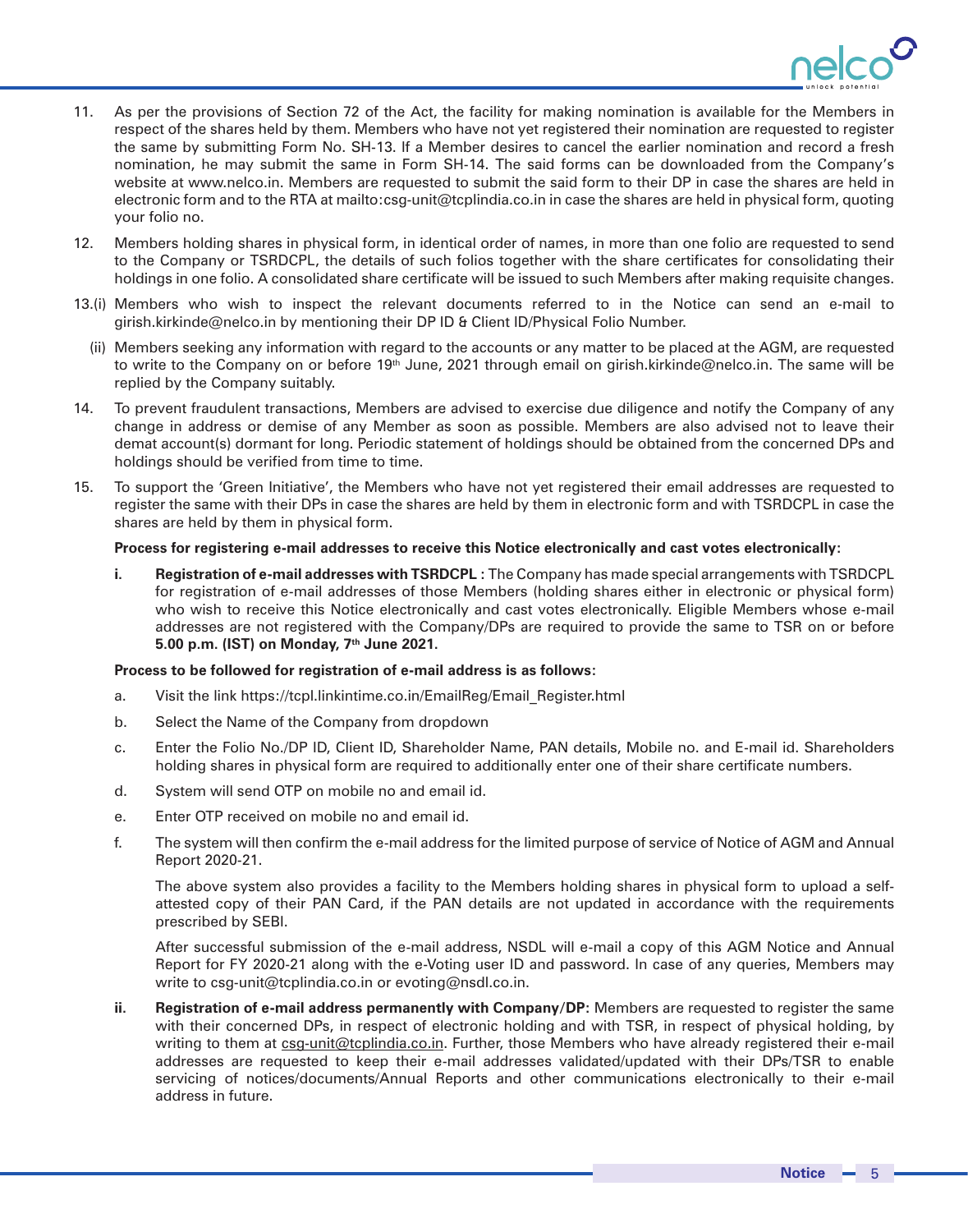- iii. Alternatively, Members may also send an e-mail request to evoting@nsdl.co.in along with the following documents for procuring user id and password and registration of e-mail addresses for e-Voting for the resolutions set out in this Notice:
	- **• In case shares are held in physical form**, please provide Folio No., Name of shareholder, scanned copy of the share certificate (front and back), self-attested scanned copy of PAN card, self-attested scanned copy of Aadhaar Card.
	- **• In case shares are held in demat form**, please provide DP ID-Client ID (8 digit DP ID + 8 digit Client ID or 16 digit Beneficiary ID), Name, client master or copy of Consolidated Account statement, self-attested scanned copy of PAN card, self-attested scanned copy of Aadhaar Card.
- iv. In terms of SEBI circular dated December 9, 2020 on e-Voting facility provided by Listed Companies, Individual shareholders holding securities in demat mode are allowed to vote through their demat account maintained with Depositories and Depository Participants. Shareholders are required to update their mobile number and email ID correctly in their demat account in order to access e-Voting facility.
- 16. Remote e-Voting before/during the AGM:
	- i. Pursuant to the provisions of Section 108 of the Act read with Rule 20 of the Companies (Management and Administration) Rules, 2014 (as amended) and Regulation 44 of Listing Regulations (as amended) and the MCA Circulars, the Company is providing facility of remote e-Voting to its Members in respect of the business to be transacted at the AGM. For this purpose, the Company has entered into an agreement with NSDL for facilitating voting through electronic means, as the authorised agency. The facility of casting votes by a Member using remote e-Voting system as well as remote e-Voting during the AGM will be provided by NSDL.
	- ii. Members of the Company holding shares either in physical form or in electronic form as on the cut-off date of Tuesday, 15<sup>th</sup> June 2021 may cast their vote by remote e-Voting. A person who is not a Member as on the cut-off date should treat this Notice for information purpose only. A person whose name is recorded in the Register of Members or in the Register of Beneficial Owners maintained by the depositories as on the cut-off date only shall be entitled to avail the facility of remote e-Voting before the AGM as well as remote e-Voting during the AGM. Any person who acquires shares of the Company and becomes a Member of the Company after the dispatch of the Notice and holding shares as on the cut-off date i.e. Tuesday,  $15<sup>th</sup>$  June 2021, may obtain the User ID and Password by sending a request at evoting@nsdl.co.in.
	- iii. The remote e-Voting period commences on Saturday,  $19<sup>th</sup>$  June 2021 at 9.00 a.m. (IST) and ends on Monday, 21<sup>st</sup> June 2021 at 5.00 p.m. (IST). The remote e-Voting module shall be disabled by NSDL for voting thereafter. Once the vote on a resolution is cast by the Member, the Member shall not be allowed to change it subsequently. The voting rights of the Members shall be in proportion to their share of the paid-up equity share capital of the Company as on the cut-off date i.e. Tuesday, 15<sup>th</sup> June 2021.
	- iv. Members will be provided with the facility for voting through electronic voting system during the VC proceedings at the AGM and Members participating at the AGM, who have not already cast their vote by remote e-Voting, will be eligible to exercise their right to vote at the end of discussion on the resolutions on which voting is to be held, upon announcement by the Chairman. Members who have cast their vote on resolution(s) by remote e-Voting prior to the AGM will also be eligible to participate at the AGM through VC/OAVM but shall not be entitled to cast their vote on such resolution(s) again.
	- v. The remote e-Voting module on the day of the AGM shall be disabled by NSDL for voting 15 minutes after the conclusion of the Meeting.

# **17. Other instruction**

- (i) Mr. P. N. Parikh, Company Secretary (FCS No. 327) or failing him Mr. Mitesh Dhabliwala, Company Secretary (FCS No. 8331) of M/s. Parikh and Associates, Practicing Company Secretaries, have been appointed as the Scrutinizer by the Board for providing facility to the Members of the Company to scrutinize remote e-Voting process before the AGM as well as remote e-Voting during the AGM in a fair and transparent manner.
- (ii) The Chairman shall, at the AGM, at the end of discussion on the resolutions on which voting is to be held, allow voting, by use of remote e-voting system for all those Members who are present during the AGM through VC/ OAVM but have not cast their votes by availing the remote e-Voting facility.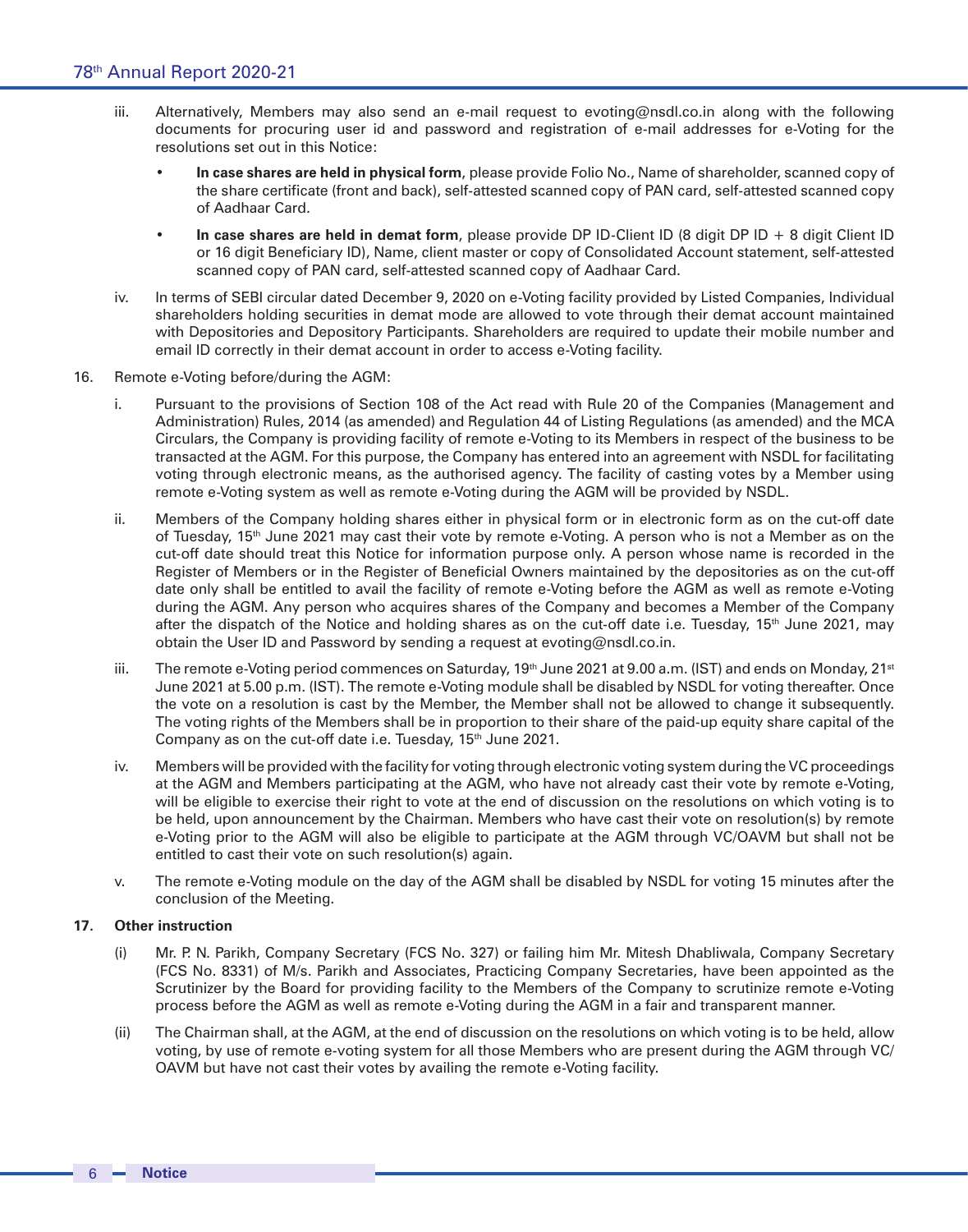

- (iii) The Scrutinizer shall, immediately after the conclusion of voting at the AGM, unblock the votes cast and make, not later than 48 hours of conclusion of the AGM, a consolidated Scrutinizer's Report of the total votes cast in favour or against, if any, to the Chairman or a person authorized by him in writing, who will acknowledge the receipt of the same and declare the result of the voting forthwith.
- (iv) The results will be declared within 48 hours of conclusion of the Annual General Meeting. The results declared along with the Scrutinizer's Report shall be placed on the Company's website www.nelco.in and on the website of NSDL: www.evoting.nsdl.com immediately after the results are declared. The Company shall simultaneously forward the results to BSE Limited ("BSE") and The National Stock Exchange of India Limited ("NSE").
- (v) Subject to receipt of requisite number of votes, the resolutions shall be deemed to be passed on the date of AGM i.e. Tuesday, 22nd June 2021.
- (vi) All documents referred to in the accompanying Notice of the AGM and the Explanatory Statement and the Register of Directors and Key Managerial Personnel and their shareholding, maintained under Section 170 of the Companies Act, 2013 will be available electronically for inspection by the members during the AGM upon log-in to NSDL e-Voting system at https://www.evoting.nsdl.com
- 18. Instructions for attending the AGM through VC/OAVM and remote e-Voting (before and during the AGM) are given below:

## **A. INSTRUCTIONS FOR MEMBERS FOR ATTENDING THE AGM THROUGH VC/OAVM**

- i. Member will be provided with a facility to attend the AGM through VC/OAVM through the NSDL e-Voting system. Members may access by following the steps mentioned below for Access to NSDL e-Voting system. After successful login, you can see link of "VC/OAVM link" placed under "Join General meeting" menu against company name. You are requested to click on VC/OAVM link placed under Join General Meeting menu. The link for VC/OAVM will be available in Shareholder/Member login where the EVEN of Company will be displayed. Please note that the Members who do not have the User ID and Password for e-Voting or have forgotten the User ID and Password may retrieve the same by following the remote e-Voting instructions mentioned in the notice to avoid last minute rush.
- ii. Members are encouraged to join the Meeting through Laptops for better experience.
- iii. Further, Members will be required to allow Camera and use Internet with a good speed to avoid any disturbance during the meeting.
- iv. Please note that Participants connecting from Mobile Devices or Tablets or through Laptop connecting via Mobile Hotspot may experience Audio/Video loss due to fluctuation in their respective network. It is therefore recommended to use Stable Wi-Fi or LAN connection to mitigate any kind of aforesaid glitches.
- **v. Members are encouraged to submit their questions in advance with regard to the financial statements or any other matter to be placed at the 78th AGM, from their registered e-mail address, mentioning their name, DP ID and Client ID number/folio number and mobile number, to reach the Company's e-mail address at girish.kirkinde@nelco.in before 3.00 p.m. (IST) on Saturday, 19th June 2021. Queries that remain unanswered at the AGM will be appropriately responded by the Company at the earliest post the conclusion of the AGM**.
- **vi. Members who would like to express their views/ask questions as a speaker at the Meeting may pre-register themselves by sending a request from their registered e-mail address mentioning their names, DP ID and Client ID/folio number, PAN and mobile number at girish.kirkinde@nelco.in between Thursday, 17th June 2021 (9.00 a.m. IST) and Saturday, 19th June 2021 (5.00 p.m. IST). Only those Members who have pre-registered themselves as a speaker will be allowed to express their views/ ask questions during the AGM. The Company reserves the right to restrict the number of speakers depending on the availability of time for the AGM.**
- vii. Members who need technical assistance before or during the AGM to access and participate in the Meeting may contact NSDL on toll-free number: 1800 1020 990 and 1800 22 44 30 or send a request to Mr. Sagar Ghosalkar at evoting@nsdl.co.in.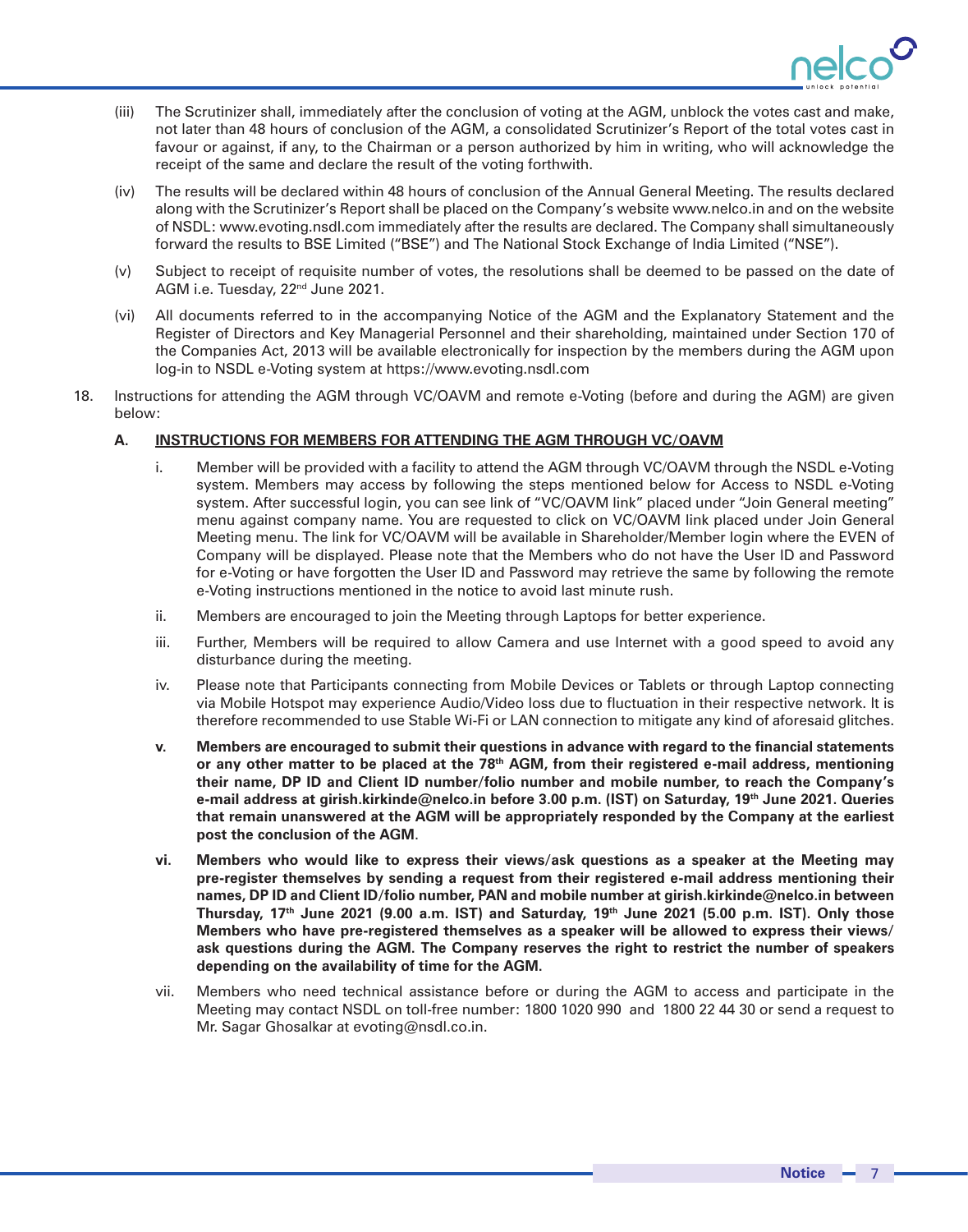# **B. INSTRUCTIONS FOR REMOTE E-VOTING BEFORE/DURING THE AGM**

The instructions for remote e-Voting before the AGM are as under:

# **How do I vote electronically using NSDL e-Voting system?**

The way to vote electronically on NSDL e-Voting system consists of "Two Steps" which are mentioned below:

# **Step 1: Access to NSDL e-Voting system**

# **A) Login method for e-Voting and joining virtual meeting for Individual shareholders holding securities in demat mode**

In terms of SEBI circular dated December 9, 2020 on e-Voting facility provided by Listed Companies, Individual shareholders holding securities in demat mode are allowed to vote through their demat account maintained with Depositories and Depository Participants. Shareholders are advised to update their mobile number and email Id in their demat accounts in order to access e-Voting facility.

Login method for Individual shareholders holding securities in demat mode is given below:

| <b>Type of shareholders</b>                                                     | <b>Login Method</b>                                                                                                                                                                                                                                                                                                                                                                                                                                                                                                                                                                                                                                                                                                                                                                                                                                                                                                                 |
|---------------------------------------------------------------------------------|-------------------------------------------------------------------------------------------------------------------------------------------------------------------------------------------------------------------------------------------------------------------------------------------------------------------------------------------------------------------------------------------------------------------------------------------------------------------------------------------------------------------------------------------------------------------------------------------------------------------------------------------------------------------------------------------------------------------------------------------------------------------------------------------------------------------------------------------------------------------------------------------------------------------------------------|
| Individual Shareholders holding<br>securities in demat mode with<br><b>NSDL</b> | If you are already registered for NSDL IDeAS facility, please<br>1.<br>visit the e-Services website of NSDL. Open web browser by<br>typing the following URL: https://eservices.nsdl.com/ either<br>on a Personal Computer or on a mobile. Once the home page<br>of e-Services is launched, click on the "Beneficial Owner"<br>icon under "Login" which is available under "IDeAS" section.<br>A new screen will open. You will have to enter your User ID<br>and Password. After successful authentication, you will be able<br>to see e-Voting services. Click on "Access to e-Voting" under<br>e-Voting services and you will be able to see e-Voting page. Click<br>on options available against company name or e-Voting service<br>provider - NSDL and you will be re-directed to NSDL e-Voting<br>website for casting your vote during the remote e-Voting period<br>or joining virtual meeting & voting during the meeting. |
|                                                                                 | If the user is not registered for IDeAS e-Services, option<br>2.<br>register<br>is<br>available at https://eservices.nsdl.com.<br>to<br>Select "Register Online for IDeAS" Portal or click at<br>https://eservices.nsdl.com/SecureWeb/IdeasDirectReg.jsp                                                                                                                                                                                                                                                                                                                                                                                                                                                                                                                                                                                                                                                                            |
|                                                                                 | Visit the e-Voting website of NSDL. Open web browser by<br>3.<br>typing the following URL: https://www.evoting.nsdl.com/ either<br>on a Personal Computer or on a mobile. Once the home page<br>of e-Voting system is launched, click on the icon "Login" which<br>is available under 'Shareholder/Member' section. A new screen<br>will open. You will have to enter your User ID (i.e. your sixteen<br>digit demat account number held with NSDL), Password/OTP<br>and a Verification Code as shown on the screen. After successful<br>authentication, you will be redirected to NSDL Depository site<br>wherein you can see e-Voting page. Click on options available<br>against company name or e-Voting service provider - NSDL<br>and you will be redirected to e-Voting website of NSDL for<br>casting your vote during the remote e-Voting period or joining<br>virtual meeting & voting during the meeting.                |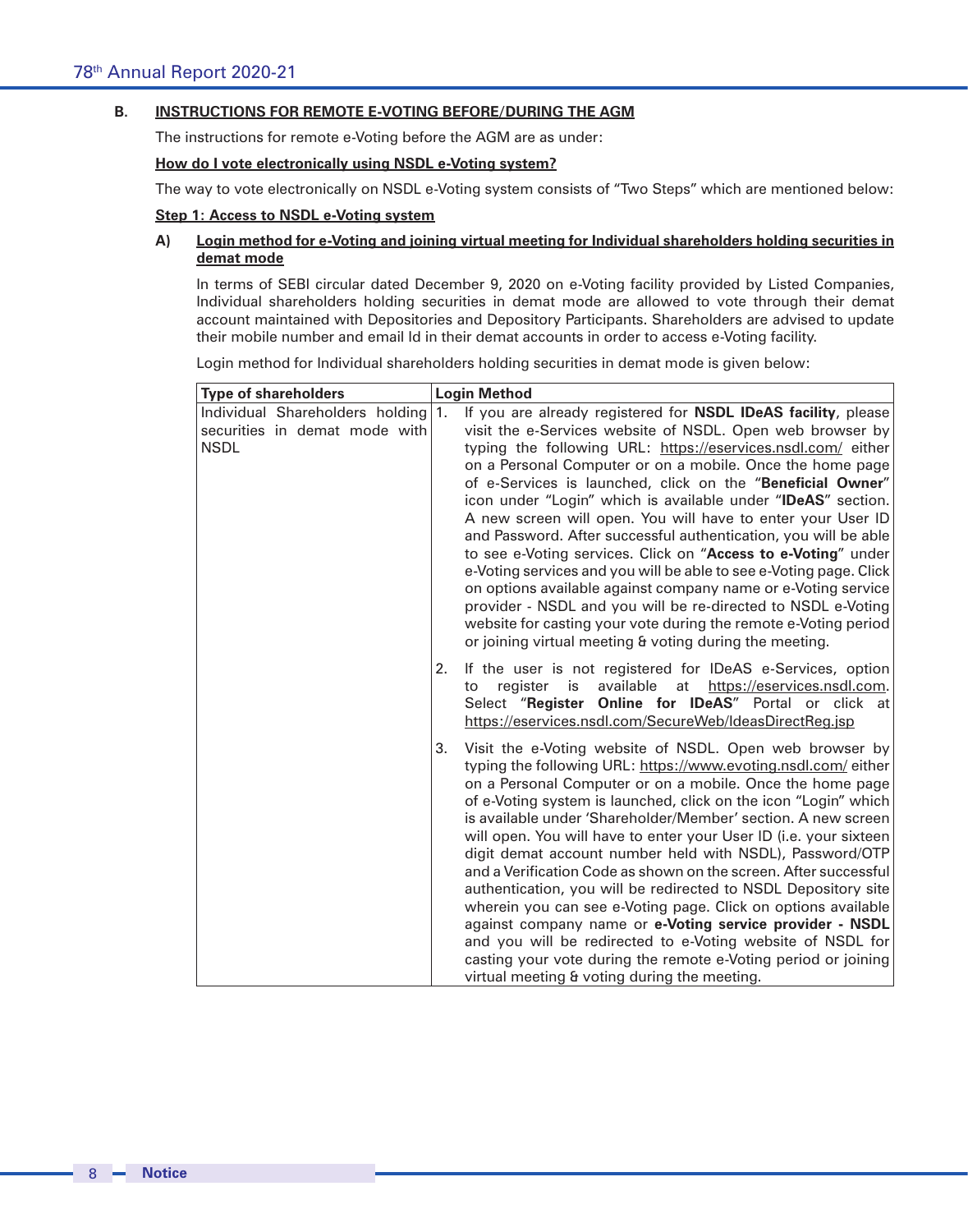

| <b>Type of shareholders</b>                                               | <b>Login Method</b>                                                                                                                                                                                                                                                                                                                                                                                                              |
|---------------------------------------------------------------------------|----------------------------------------------------------------------------------------------------------------------------------------------------------------------------------------------------------------------------------------------------------------------------------------------------------------------------------------------------------------------------------------------------------------------------------|
| Individual Shareholders holding<br>securities in demat mode with<br>CDSL. | $\mathbf{1}$ .<br>Existing users who have opted for Easi / Easiest, they can<br>login through their user id and password. Option will be<br>made available to reach e-Voting page without any further<br>authentication. The URL for users to login to Easi / Easiest are<br>https://web.cdslindia.com/myeasi/home/login<br>or<br>www.cdslindia.com and click on New System Myeasi.                                              |
|                                                                           | After successful login of Easi/Easiest the user will be also able<br>2.<br>to see the E Voting Menu. The Menu will have links of e-Voting<br>service provider i.e. NSDL. Click on NSDL to cast your vote.                                                                                                                                                                                                                        |
|                                                                           | If the user is not registered for Easi/Easiest, option to register is<br>3.<br>available at<br>https://web.cdslindia.com/myeasi/Registration/EasiRegistration                                                                                                                                                                                                                                                                    |
|                                                                           | Alternatively, the user can directly access e-Voting page by<br>4.<br>providing demat Account Number and PAN No. from a link in<br>www.cdslindia.com home page. The system will authenticate<br>the user by sending OTP on registered Mobile & Email as<br>recorded in the demat Account. After successful authentication,<br>user will be provided links for the respective ESP i.e. NSDL<br>where the e-Voting is in progress. |
| Individual Shareholders (holding                                          | You can also login using the login credentials of your demat account<br>securities in demat mode) login through your Depository Participant registered with NSDL/CDSL                                                                                                                                                                                                                                                            |
| through their depository partici-                                         | for e-Voting facility. Once login, you will be able to see e-Voting                                                                                                                                                                                                                                                                                                                                                              |
| pants                                                                     | option. Once you click on e-Voting option, you will be redirected to                                                                                                                                                                                                                                                                                                                                                             |
|                                                                           | NSDL/CDSL Depository site after successful authentication, wherein                                                                                                                                                                                                                                                                                                                                                               |
|                                                                           | you can see e-Voting feature. Click on options available against                                                                                                                                                                                                                                                                                                                                                                 |
|                                                                           | company name or e-Voting service provider-NSDL and you will be<br>redirected to e-Voting website of NSDL for casting your vote during                                                                                                                                                                                                                                                                                            |
|                                                                           | the remote e-Voting period or joining virtual meeting & voting during                                                                                                                                                                                                                                                                                                                                                            |
|                                                                           | the meeting.                                                                                                                                                                                                                                                                                                                                                                                                                     |

**Important note:** Members who are unable to retrieve User ID/ Password are advised to use Forget User ID and Forget Password option available at abovementioned website.

**Helpdesk for Individual Shareholders holding securities in demat mode for any technical issues related to login through Depository i.e. NSDL and CDSL**

|             | Login type | <b>Helpdesk details</b>                                                                           |
|-------------|------------|---------------------------------------------------------------------------------------------------|
|             |            | Individual Shareholders holding Members facing any technical issue in login can contact NSDL      |
|             |            | securities in demat mode with helpdesk by sending a request at evoting@nsdl.co.in or call at toll |
| <b>NSDL</b> |            | free no.: 1800 1020 990 and 1800 22 44 30                                                         |
|             |            | Individual Shareholders holding Members facing any technical issue in login can contact CDSL      |
|             |            | securities in demat mode with helpdesk by sending a request at helpdesk evoting@cdslindia.com     |
| CDSL        |            | or contact at 022-23058738 or 022-23058542-43                                                     |

## **B) Login Method for shareholders other than Individual shareholders holding securities in demat mode and shareholders holding securities in physical mode.**

### **How to Log-in to NSDL e-Voting website?**

- 1. Visit the e-Voting website of NSDL. Open web browser by typing the following URL: https://www.evoting.nsdl.com/ either on a Personal Computer or on a mobile.
- 2. Once the home page of e-Voting system is launched, click on the icon "Login" which is available under 'Shareholder/Member' section.
- 3. A new screen will open. You will have to enter your User ID, your Password/OTP and a Verification Code as shown on the screen.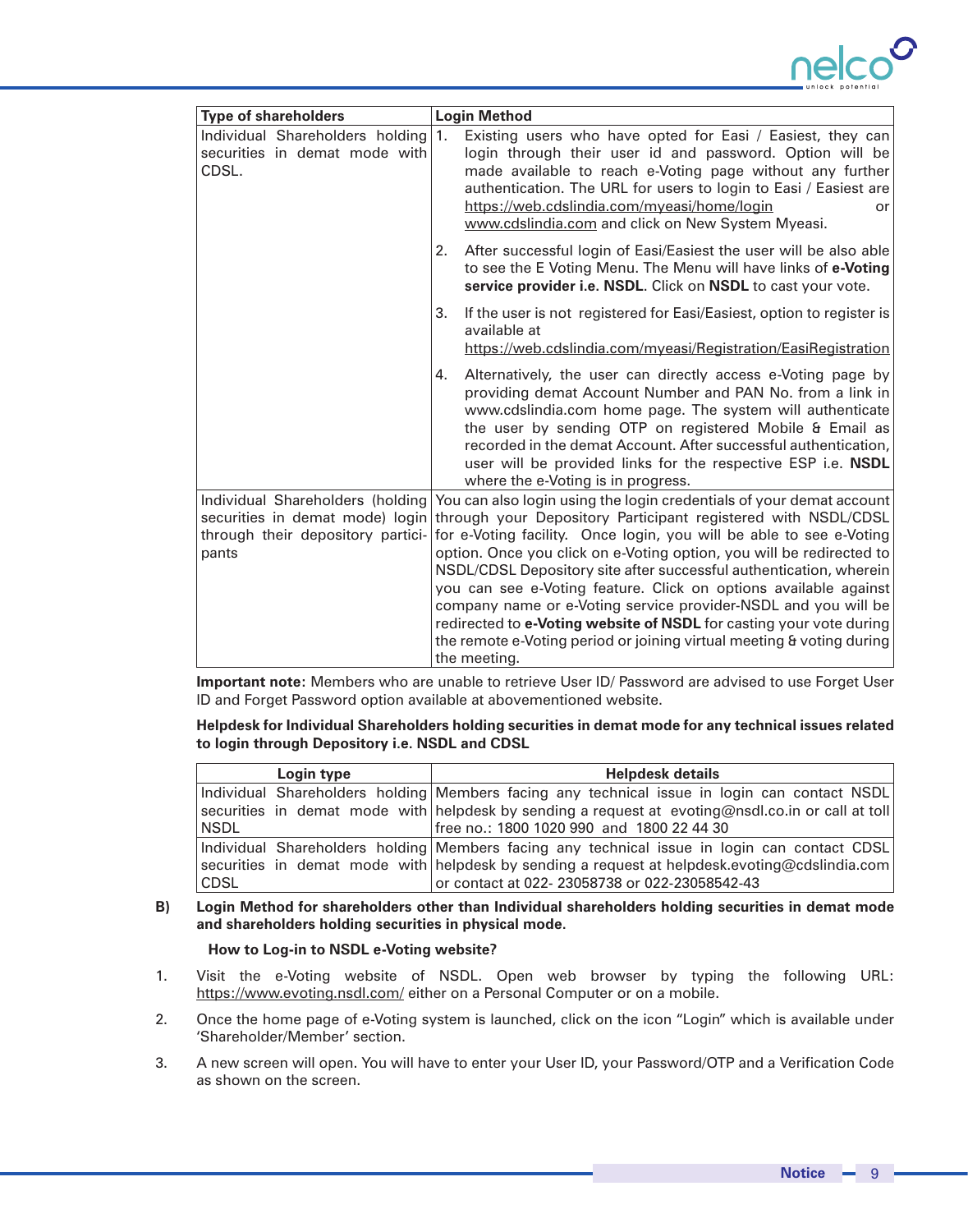Alternatively, if you are registered for NSDL eservices i.e. IDEAS, you can log-in at https://eservices.nsdl.com/ with your existing IDEAS login. Once you log-in to NSDL eservices after using your log-in credentials, click on e-Voting and you can proceed to Step 2 i.e. Cast your vote electronically.

4. Your User ID details are given below:

| Manner of holding shares i.e. Demat (NSDL or Your User ID is:<br><b>CDSL)</b> or Physical |                                                                                                                                                                  |
|-------------------------------------------------------------------------------------------|------------------------------------------------------------------------------------------------------------------------------------------------------------------|
| a) For Members who hold shares in demat<br>account with NSDL.                             | 8 Character DP ID followed by 8 Digit Client ID<br>For example if your DP ID is IN300*** and Client ID<br>is 12****** then your user ID is IN300***12******.     |
| b) For Members who hold shares in demat<br>account with CDSL.                             | 16 Digit Beneficiary ID<br>For example if your Beneficiary<br>is l<br>ID<br>12************** then<br>is<br>ID<br>vour<br>user<br>12**************                |
| c) For Members holding shares in Physical Form.                                           | EVEN Number followed by Folio Number registered<br>with the Company.<br>For example if folio number is 001*** and EVEN is<br>101456 then user ID is 101456001*** |

- 5. Password details for shareholders other than Individual shareholders are given below:
	- a) If you are already registered for e-Voting, then you can use your existing password to login and cast your vote.
	- b) If you are using NSDL e-Voting system for the first time, you will need to retrieve the 'initial password' which was communicated to you. Once you retrieve your 'initial password', you need to enter the 'initial password' and the system will force you to change your password.
	- c) How to retrieve your 'initial password'?
		- (i) If your email ID is registered in your demat account or with the company, your 'initial password' is communicated to you on your email ID. Trace the email sent to you from NSDL from your mailbox. Open the email and open the attachment i.e. a .pdf file. Open the .pdf file. The password to open the .pdf file is your 8 digit client ID for NSDL account, last 8 digits of client ID for CDSL account or folio number for shares held in physical form. The .pdf file contains your 'User ID' and your 'initial password'.
		- (ii) If your email ID is not registered, please follow steps mentioned below in process for those shareholders whose email ids are not registered.
	- 6. If you are unable to retrieve or have not received the "Initial password" or have forgotten your password:
	- a) Click on "Forgot User Details/Password?"(If you are holding shares in your demat account with NSDL or CDSL) option available on www.evoting.nsdl.com.
	- b) Physical User Reset Password?" (If you are holding shares in physical mode) option available on www.evoting.nsdl.com.
	- c) If you are still unable to get the password by aforesaid two options, you can send a request at evoting@nsdl.co.in mentioning your demat account number/folio number, your PAN, your name and your registered address, etc.
	- d) Members can also use the OTP (One Time Password) based login for casting the votes on the e-Voting system of NSDL.
- 7. After entering your password, tick on Agree to "Terms and Conditions" by selecting on the check box.
- 8. Now, you will have to click on "Login" button.
- 9. After you click on the "Login" button, Home page of e-Voting will open.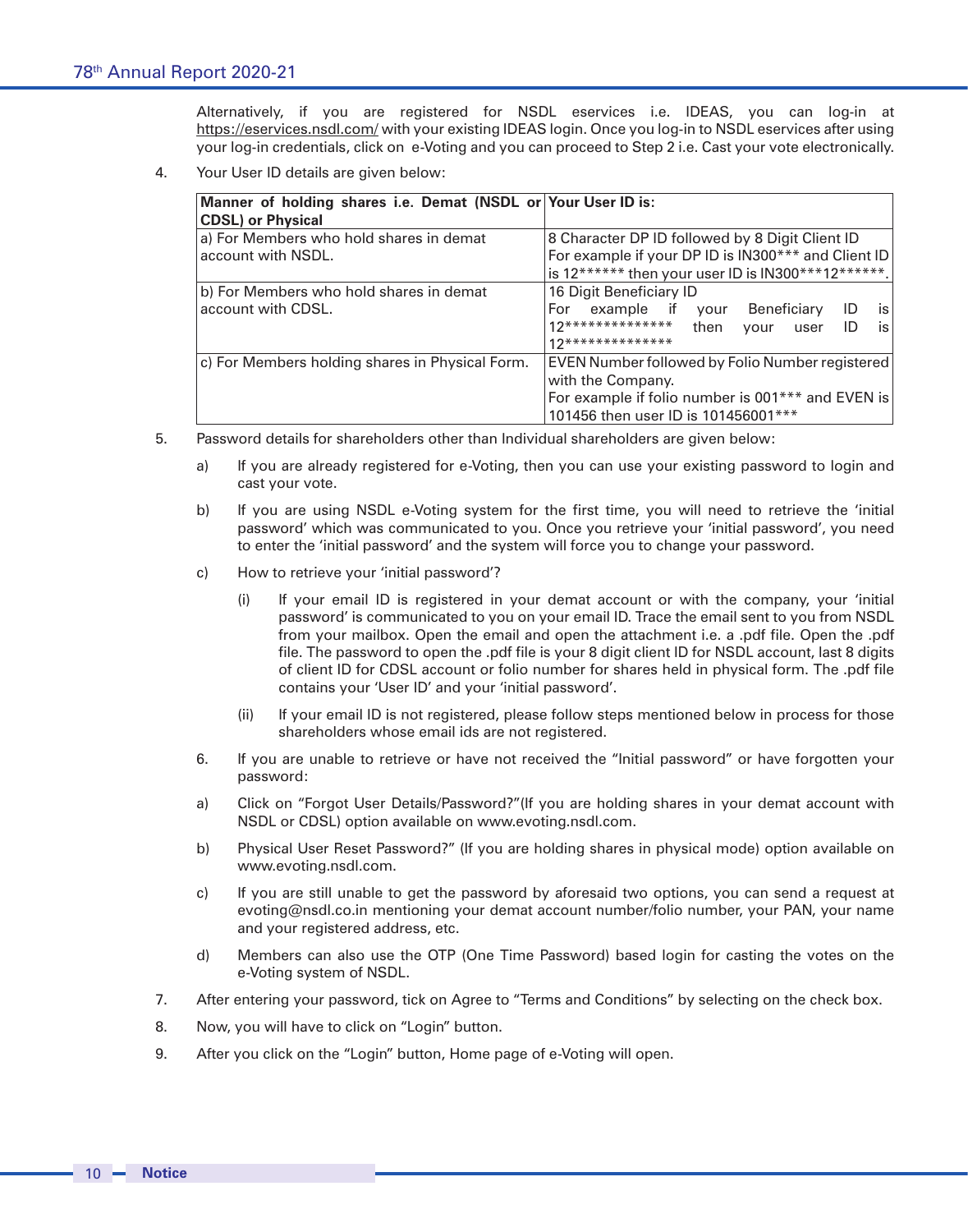

### **Step 2: Cast your vote electronically on NSDL e-Voting system.**

- 1. After successful login at Step 1, you will be able to see all the companies "EVEN" in which you are holding shares and whose voting cycle and General Meeting is in active status.
- 2. Select "EVEN" of company for which you wish to cast your vote during the remote e-Voting period and casting your vote during the General Meeting. For joining virtual meeting, you need to click on "VC/ OAVM" link placed under "Join General Meeting".
- 3. Now you are ready for e-Voting as the Voting page opens.
- 4. Cast your vote by selecting appropriate options i.e. assent or dissent, verify/modify the number of shares for which you wish to cast your vote and click on "Submit" and also "Confirm" when prompted.
- 5. Upon confirmation, the message "Vote cast successfully" will be displayed.
- 6. You can also take the printout of the votes cast by you by clicking on the print option on the confirmation page.
- 7. Once you confirm your vote on the resolution, you will not be allowed to modify your vote.

### **The instructions for e-Voting during the AGM are as under:**

- i. The procedure for remote e-Voting during the AGM is same as the instructions mentioned above for remote e-Voting since the Meeting is being held through VC/OAVM.
- ii. Only those Members/Shareholders, who will be present in the AGM through VC/OAVM facility and have not cast their vote on the Resolutions through remote e-Voting and are otherwise not barred from doing so, shall be eligible to vote through e-Voting system in the AGM.
- iii. The details of the person who may be contacted for any grievances connected with the facility for e-Voting on the day of the AGM shall be the same person mentioned for remote e-voting.

### **General Guidelines for Members:**

- i. It is strongly recommended not to share your password with any other person and take utmost care to keep your password confidential. Login to the e-Voting website will be disabled upon five unsuccessful attempts to key in the correct password. In such an event, you will need to go through the 'Forgot User Details/Password?' or 'Physical User Reset Password?' option available on www.evoting.nsdl.com to reset the password.
- ii. In case of any queries/grievances pertaining to remote e-Voting (before the AGM and during the AGM), you may refer to the Frequently Asked Questions (FAQs) for shareholders and e-Voting user manual for shareholders available in the download section of www.evoting.nsdl.com or call on the toll-free number: 1800 1020 990 and 1800 22 44 30 or send a request to Mr. Sagar Ghosalkar at evoting@nsdl.co.in.

By Order of the Board of Directors

**Girish V. Kirkinde** Company Secretary & Head – Legal ACS 7493

Navi Mumbai, 28<sup>th</sup> April 2021

### **Registered Office:**

EL-6, TTC Industrial Area, MIDC Electronics Zone, Mahape, Navi Mumbai – 400 710 CIN: L32200MH1940PLC003164 Tel.: 91 22 67399100 Fax.: 91 22 67398787 E-mail: services@nelco.in Website: www.nelco.in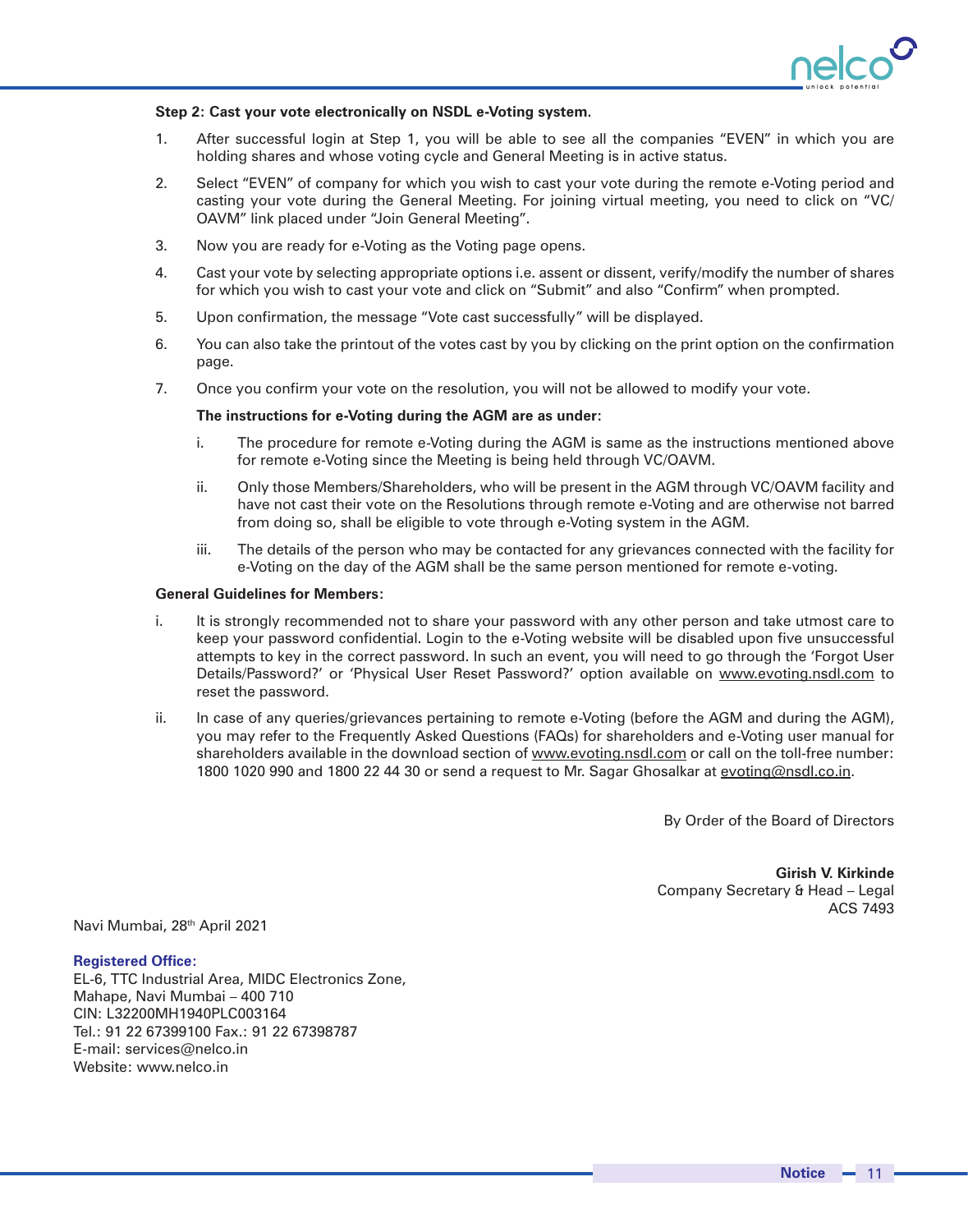# **EXPLANATORY STATEMENT**

Pursuant to Section 102 of the Companies Act, 2013 (the Act), the following Explanatory Statement sets out all material facts relating to the business mentioned under Item No. 5 of the accompanying Notice dated 28<sup>th</sup> April 2021.

### **Item No.: 5**

This Explanatory Statement is provided though strictly not required as per Section 102 of the Act.

Mr. P. J. Nath was earlier re-appointed by the Board as Managing Director & CEO of the Company for the period commencing from 13<sup>th</sup> June 2018 to 12<sup>th</sup> June 2021. The Members also approved his reappointment by passing special resolution at the 75<sup>th</sup> AGM held on 20<sup>th</sup> July 2018.

Based on the recommendation made by the Nomination and Remuneration Committee (NRC), the Board at its meeting held on 28th April 2021, passed a resolution for re-appointment of Mr. Nath as Managing Director & CEO of the Company for a period of 3 years commencing from 13<sup>th</sup> June 2021 to 12<sup>th</sup> June 2024, subject to approval of the Members.

Mr. Nath, aged 59 years, joined the Company on 21<sup>st</sup> February 2011, as Chief Executive Officer. He was appointed as Executive Director & CEO effective from 13<sup>th</sup> June 2012. He was re-designated as Managing Director & CEO effective from 1<sup>st</sup> June 2017. Mr. Nath is a professional having a graduate level qualification with expert and specialized knowledge in the field of his profession. He has a Master of Management Studies (MMS) degree from BITS Pilani. He has over 33 years of professional experience in the Enterprise market, during which he worked in reputed IT & Telecom companies. During his career he has worked in many different roles encompassing Sales, Product Management, Customer Support, Project Management, Business Head and CEO. The past 23 years he has been in leadership roles. His varied experience over such long period has resulted into a wide and deep understanding of all the aspects of business. This enables him to drive operational excellence and strategic growth in the organization and deliver effectively across the breadth of responsibilities.

MD & CEO is responsible for managing the day-to-day business affairs of the Company as well as its long-term strategic growth. This includes formulation & implementation of strategic business plans, brand strategy, implementation of organization structure, ramping up visibility of the Company with the external customers and partners, forging alliances with global players, establishing strong business & operational processes and overseeing various compliances.

During the period February 2011 to April 2021 Mr. Nath has successfully led the restructuring of the Company and turned the same into a profitable and healthy Satcom Service Company.

Under the leadership of Mr. Nath, the Company and its wholly owned subsidiary, Tatanet Services Ltd. achieved continuous improvement in operating parameters and registered robust operating performance year-on-year, especially in past 3 years, which has reflected in improved operating profits. His sustained and focused efforts on improving operational performance, building relationships with key stakeholders and improving internal processes have led to achieving of financial performance goals. He has actively led the regulatory and advocacy efforts to ensure smooth working relationships with Government, Regulators, Customers and other key stakeholders to overcome challenges and hurdles. He was actively involved in discussions with the Govt. authorities regarding opening up the In-flight & Maritime Communication (IFMC) services. The Company was one of the first to acquire the IFMC license in the country and was the first to start the commercial services for Maritime Communication and Aero IFC services in the country. Mr. Nath was instrumental in signing up with multiple global players in this space. This has resulted in the Company earning sizeable revenue in FY2019-20 and FY2020-21 and attaining market leadership in the country for these high growth sectors.

The Profit / (Loss) Before Tax has grown from  $\bar{\xi}$  (16.17) crs in FY 2011 to  $\bar{\xi}$  15.88 Cr in FY 2021. The PBDIT without Other income has also grown to  $\bar{\tau}$  44.87 Cr. Even in FY 21 when the economy and Satcom industry was suffering due to Covid pandemic related downfall, the Company at a Consolidated basis has successfully been profitable at Operating PBDIT of ₹ 47.71 Cr and PBT of ₹ 15.88 Cr. The Net worth of the Company is also at its highest ever at ₹ 75.78 Cr as on 31st March 2021.

One of the key objectives of reappointing Mr. Nath is to help the Company sustain its market leadership in the key high growth areas and also lead the Company to the next level of growth.

The principal terms and conditions of Mr. Nath's reappointment as Managing Director & Chief Executive Officer (hereinafter referred to as 'Mr. Nath' or the 'Managing Director and CEO') and the main clauses of the agreement to be executed between the Company and Mr. Nath are as follows: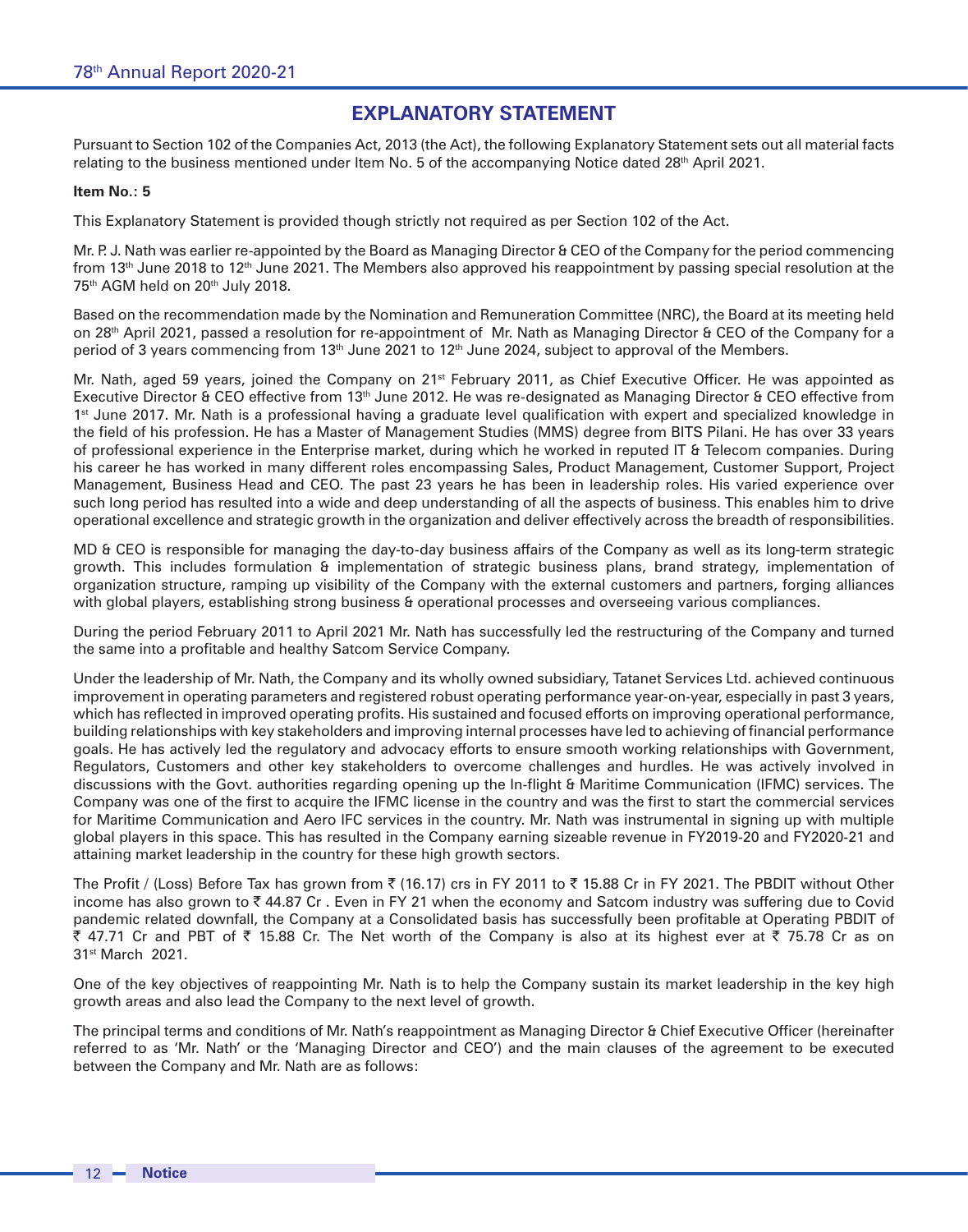

## **1. Term and Termination:**

- 1.1 From  $13<sup>th</sup>$  June 2021 to  $12<sup>th</sup>$  June 2024.
- 1.2 The Agreement may be terminated earlier, without any cause, by Mr. Nath or the Company by giving six months' notice of such termination to the other party or the Company paying six months' remuneration which shall be limited to provision of Salary, Benefits, Perquisites, Allowances and any pro-rated Incentive Remuneration (paid at the discretion of the Board), in lieu of such notice.

## **2. Duties and Powers:**

- 2.1 The Managing Director & CEO shall devote his whole time and attention to the business of the Company and perform such duties as may be entrusted to him by the Board from time to time and separately communicated to him and exercise such powers as may be assigned to him, subject to the superintendence, control and directions of the Board in connection with and in the best interests of the business of the Company and the business of one or more of its associated companies and/or subsidiaries, including performing duties as assigned to the Managing Director & CEO from time to time by serving on the Boards of such associated companies and/or subsidiaries or any other executive bodies or any committees of such a company.
- 2.2 The Managing Director & CEO shall not exceed the powers so delegated by the Board pursuant to clause 2.1 above.
- 2.3 The Managing Director & CEO undertakes to employ the best of his skill and ability and to make his utmost endeavours to promote the interests and welfare of the Company and to conform to and comply with the policies and regulations of the Company and all such orders and directions as may be given to him from time to time by the Board.
- 2.4 Mr. Nath shall undertake his duties from such location as may be directed by the Board.

### **3. Remuneration:**

- 3.1 So long as the Managing Director & CEO performs his duties and conforms to the terms and conditions contained in the Agreement, he shall, subject to such approvals as may be required, be entitled to the following remuneration subject to deduction at source of all applicable taxes in accordance with the laws for the time being in force.
	- a) Salary: Basic Salary  $\bar{\tau}$  5,67,000/- per month upto a maximum of  $\bar{\tau}$  10,00,000/- per month, with authority to the Board to fix his salary within the said maximum amount from time to time. The annual increments which will be effective 1<sup>st</sup> April each year, will be decided by the Board based on recommendation of the NRC and will be merit-based and taking into account the Company's performance as well.
	- b) Benefits, Perquisites, Allowances:

In addition to the Salary referred to in (a) above, Managing Director & CEO shall be entitled to:

- (i) House Rent, House Maintenance and Utility Allowances aggregating 85% of basic Salary per annum.
- (ii) Hospitalization, Telecommunication & other facilities:
	- Reimbursement of hospitalization and major medical expenses incurred as per Company Rules including Mediclaim insurance premium for insurance coverage upto  $\bar{\tau}$  25 lakhs (floater coverage).
	- Telecommunication facilities including broadband, internet and mobile as per the Rules of the Company.
- (iii) a car along with driver for official and personal uses with reimbursement of fuel charges and maintenance costs at actual. The value of the car to be provided shall not exceed  $\bar{\tau}$  20.00 lakhs (ex-showroom)

or

In case he opts to use his own car, he will be entitled for fixed allowance of  $\bar{\tau}$  41,720/- and ` 45,000/- (for fuel and maintenance). The driver will be provided by the Company.

The Board may revise the said fixed car allowances as per the base cost calculation, as and when necessary.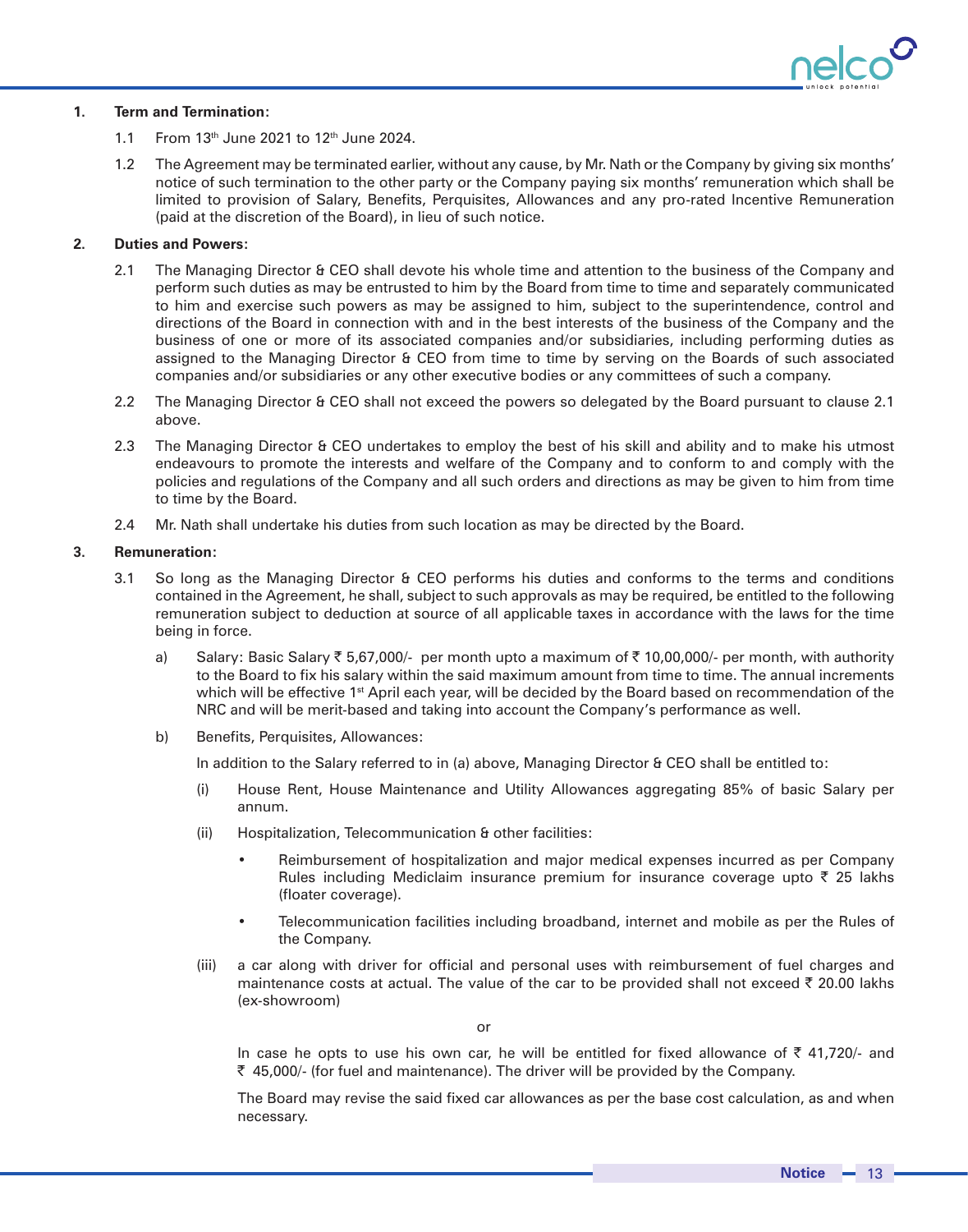- (iv) Other perquisites and allowances given below subject to a maximum of 55% of basic Salary per annum. This includes:
	- a. Medical allowance 8.33%
	- b. Leave Travel Concession/Allowance 8.33%
	- c. Meal vouchers and Other Allowances 33.34%
	- d. Personal Accident Insurance Premium } @ actual subject
	- e. Annual club membership fees a cap of 5%
- (v) Contribution to Provident Fund and Gratuity as per the Rules of the Company.
- (vi) The MD & CEO shall be entitled to privilege, sick and casual leave in accordance with the Rules of the Company. The carry forward and encashment of leave earned but not availed by MD & CEO would be in accordance with the Rules of the Company.
- (vii) The MD & CEO will also enjoy all benefits of continuity of service with regard to Gratuity and other benefits for the purposes of which the date of joining shall be the date on which he joined as Chief Executive Officer of the Company.
- (viii) It is clarified that the details mentioned under Car, Hospitalization, Telecommunication and other facilities, shall not be included in computation of Annual Fixed Compensation.
- c) Performance Linked Payment (PLP):

In addition to the Basic Salary, Benefits, Perquisites & Allowances, Mr. Nath will be paid annually such remuneration by way of performance linked payment subject to a maximum of 78% of Annual Fixed Compensation based on certain performance criteria and such other parameters as may be considered appropriate by the Board from time to time.

An indicative list of factors that may be considered for determination of the extent of Performance linked payment by the Board (as recommended by the NRC) are:

- The Company's performance on certain defined qualitative and quantitative parameters, as may be decided by the Board from time to time;
- Industry benchmarks of remuneration;
- Performance of the individual.

Commission: In addition to Salary, Benefits, Perquisites, Allowances the Managing Director & CEO would be paid such remuneration by way of Commission, calculated with reference to the net profits of the Company in a particular financial year, as may be determined by the Board, subject to the overall ceilings stipulated in Section 197 of the Act. The specific amount payable to the Managing Director & CEO will be based on his performance as evaluated by the Board or the NRC and approved by the Board and will be payable annually after the annual accounts have been approved by the Board.

The aforesaid Performance Linked Payment would be payable only when the Company will not be paying the commission.

- 3.2 Minimum Remuneration: Notwithstanding anything to the contrary herein contained, where in any financial year during the currency of the tenure of the Managing Director & CEO, the Company has no profits, or its profits are inadequate, the Company will pay to the Managing Director & CEO remuneration by way of Salary, Benefits, Perquisites and Allowances and performance linked payment as specified above.
- 3.3 Insurance: The Company will take an appropriate Directors' and Officers' Liability Insurance policy and pay the premiums for the same. It is intended to maintain such insurance cover for the entire Term, subject to the terms of such policy in force from time to time.
- 4. The terms and conditions of the re-appointment of the Managing Director & CEO and/or the Agreement may be altered and varied from time to time by the Board as it may, in its discretion deem fit, irrespective of the limits stipulated under Schedule V to the Act or any amendments made hereafter in this regard in such manner as may be agreed to between the Board and the Managing Director & CEO, subject to such approvals as may be required.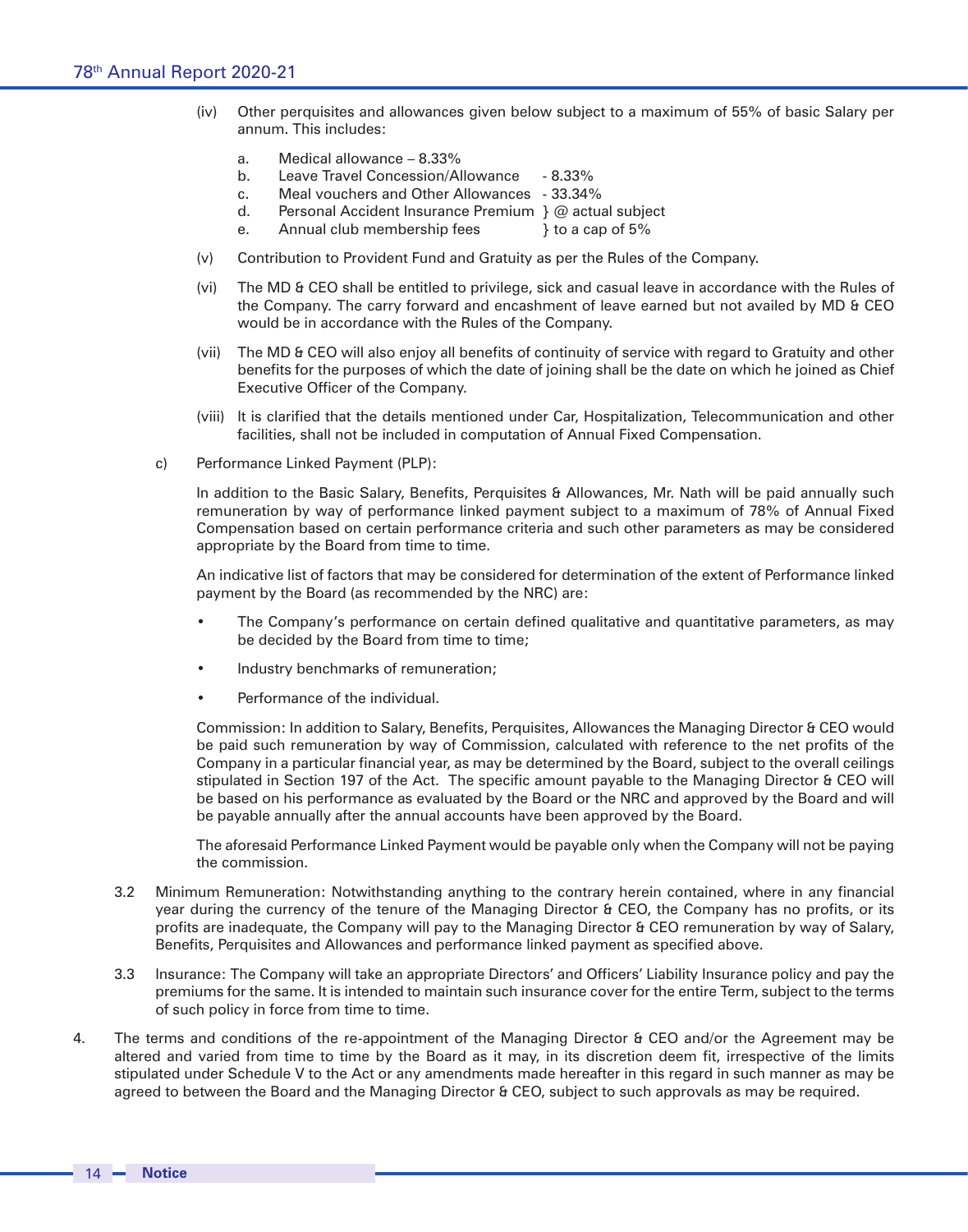

- 5. The Managing Director & CEO, so long as he functions as such, undertakes not to become interested or otherwise concerned, directly or through his spouse and/or children, in any selling agency of the Company.
- 6. All Personnel Policies of the Company and the related Rules which are applicable to other employees of the Company shall also be applicable to the Managing Director & CEO, unless specifically provided otherwise.
- 7. The employment of the Managing Director and CEO may be terminated by the Company without notice or payment in lieu of notice:
	- a. if the Managing Director and CEO is found guilty of any gross negligence, default or misconduct in connection with or affecting the business of the Company or any subsidiary or associated company to which he is required by the Agreement to render services; or
	- b. in the event of any serious or repeated or continuing breach (after warning) or non-observance by the Managing Director & CEO of any of the stipulations contained in the Agreement; or
	- c. in the event the Board expresses its loss of confidence in the Managing Director & CEO.
- 8. In the event the Managing Director & CEO is not able to discharge his official duties due to any physical or mental incapacity, the Board shall be entitled to terminate his contract on such terms as the Board may consider appropriate in the circumstances.
- 9. Upon the termination by whatever means of his employment under the Agreement:
	- a. the Managing Director & CEO shall immediately cease to hold offices held by him in any holding company, subsidiaries or associate companies without claim for compensation for loss of office by virtue of Section 167(1)(h) of the Act and shall resign as trustee of any trusts connected with the Company;
	- b. the Managing Director & CEO shall not without the consent of the Board at any time thereafter represent himself as connected with the Company or any of its subsidiaries and associated companies.
- 10. If and when the Agreement expires or is terminated for any reason whatsoever, Mr. Nath will cease to be the Managing Director & CEO and cease to be a Director of the Company. If at any time, the Managing Director & CEO ceases to be a Director of the Company for any reason whatsoever, he shall cease to be the Managing Director & CEO and the Agreement shall forthwith terminate. If at any time, the Managing Director & CEO ceases to be in the employment of the Company for any reason whatsoever, he shall cease to be a Director and Managing Director & CEO of the Company.
- 11. The terms and conditions of the reappointment of the Managing Director & CEO also include clauses pertaining to adherence with the Tata Code of Conduct, Intellectual Property, maintenance of confidentiality, non-competition and non-solicitation.

The remuneration paid/payable to the Managing Director & CEO for FY 2021-22 is commensurate with industry standards and Board level positions held in similar sized companies, taking into consideration the individual responsibilities shouldered by them.

The Directors are of the view that the reappointment of Mr. Nath as Managing Director & CEO will be beneficial to the functioning and future growth opportunities of the Company. The remuneration payable to him is commensurate with his abilities and experience and accordingly, the Board commend the Special Resolution at Item No. 5 of the accompanying Notice for approval by the Members of the Company.

The Managing Director & CEO satisfies all the conditions set out in Part –I of Schedule V to the Act as also conditions set out under Section 196(3) of the Act for being eligible for reappointment. He is not disqualified from being a Director in terms of Section 164 of the Act.

In compliance with the provisions of Sections 196, 197, 203 and other applicable provisions of the Act read with Schedule V to the Act, the terms of reappointment and remuneration of Mr. P.J.Nath as specified above are now placed before the Members for their approval.

Other than Mr. Nath and his relatives, none of the other Directors or Key Managerial Personnel (KMP) of the Company or their respective relatives are concerned or interested in the Resolution at Item No.5 of the accompanying Notice. Mr. Nath is not related to any other Director or KMP of the Company.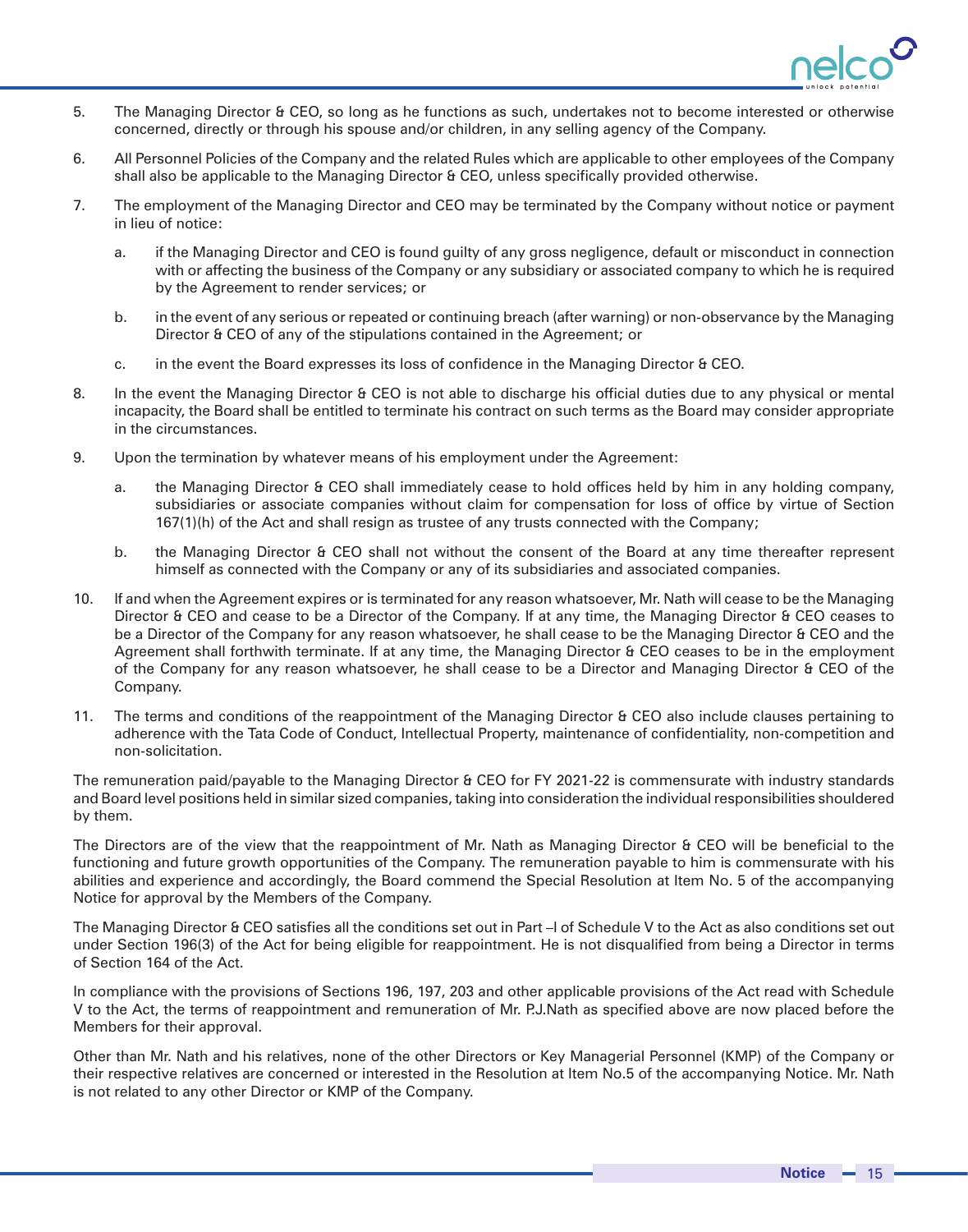## **Information pursuant to Schedule V of the Act**

### **I. General Information:**

- 1. Nature of Industry: Electronics and Telecommunications activities
- 2. Date of /expected date of commencement of commercial production:

The Company was incorporated on 31<sup>st</sup> August 1940 and started commercial production immediately.

- 3. In case of new companies, expected date of commencement of activities as per project approved by financial institution appearing in the prospectus: Not applicable.
- 4. Financial performance based on given indicators:

|                                                                  |                                                   | $(5 \in \mathsf{In} \, \mathsf{lakhs})$           |
|------------------------------------------------------------------|---------------------------------------------------|---------------------------------------------------|
| <b>Particulars</b>                                               | For the year ended<br>31 <sup>st</sup> March 2021 | For the year ended<br>31 <sup>st</sup> March 2020 |
| <b>Consolidated Revenue from Operations (Gross)</b>              | 22,896                                            | 22,242                                            |
| Standalone Revenue from Operations (Gross)**                     | 3,959                                             | 4,064                                             |
| Consolidated Profit for the period                               | 1,236                                             | 1,438                                             |
| Standalone Profit for the period                                 | 718                                               | 1,368                                             |
| Profit/(Loss) pursuant to Section 198 of the Companies Act, 2013 | (7, 253)                                          | (8,595)                                           |

\*\*Continuing operations.

The Company earned profits during FY 2019-20 and FY 2020-21 as well as consistently in all the preceding eight quarters, as shown below:

|                         |         |         |         |         |         |         |         | $\mathcal{N}$ III IANIIS) |
|-------------------------|---------|---------|---------|---------|---------|---------|---------|---------------------------|
| <b>Profit After Tax</b> | Quarter | Quarter | Quarter | Quarter | Ouarter | Quarter | Quarter | Quarter                   |
| (PAT)                   | Ended   | Ended   | Ended   | Ended   | Ended   | Ended   | Ended   | Ended                     |
|                         | Jun'19  | Sep'19  | Dec'19  | Mar'20  | Jun '20 | Sen'20  | Dec'20  | Mar'21                    |
| Standalone              | 686     | 308     | 205     | 169     | 29      | 162     | 331     | 196                       |
| Consolidated            | 338     | 153     | 365     | 582     | 222     | 184     | 382     | 448                       |

 $(\bar{z}$  in lakhel

5. Foreign investments or collaborations, if any:

The Company has not entered into any material foreign collaboration and no direct capital investment has been made in the Company. Foreign investors mainly comprise of investors in the Company because of past issuances of shares and secondary market purchase.

### **II. Information about the Appointee:**

### 1. Background details

Mr. Nath, aged 59 years, joined the Company on 21<sup>st</sup> February 2011 as Chief Executive Officer. He was appointed as Executive Director & CEO effective from 13<sup>th</sup> June 2012 and subsequently as Managing Director & CEO effective 1st June 2017. Mr. Nath is a professional having a graduate level qualification with expert and specialized knowledge in the field of his profession. He has a Master of Management Studies (MMS) degree from BITS Pilani. He has over 33 years of professional experience in the Enterprise market, during which he worked in reputed IT & Telecom companies. During his career he has worked in many different roles encompassing Sales, Product Management, Customer Support, Project Management, Business Head and CEO. The past 23 years have been in leadership roles in the various companies that he has worked for. This varied experience over such long period has resulted into a wide and deep understanding of the levers of business. This enables him to drive operational excellence across the breadth of responsibilities.

16 **Notice**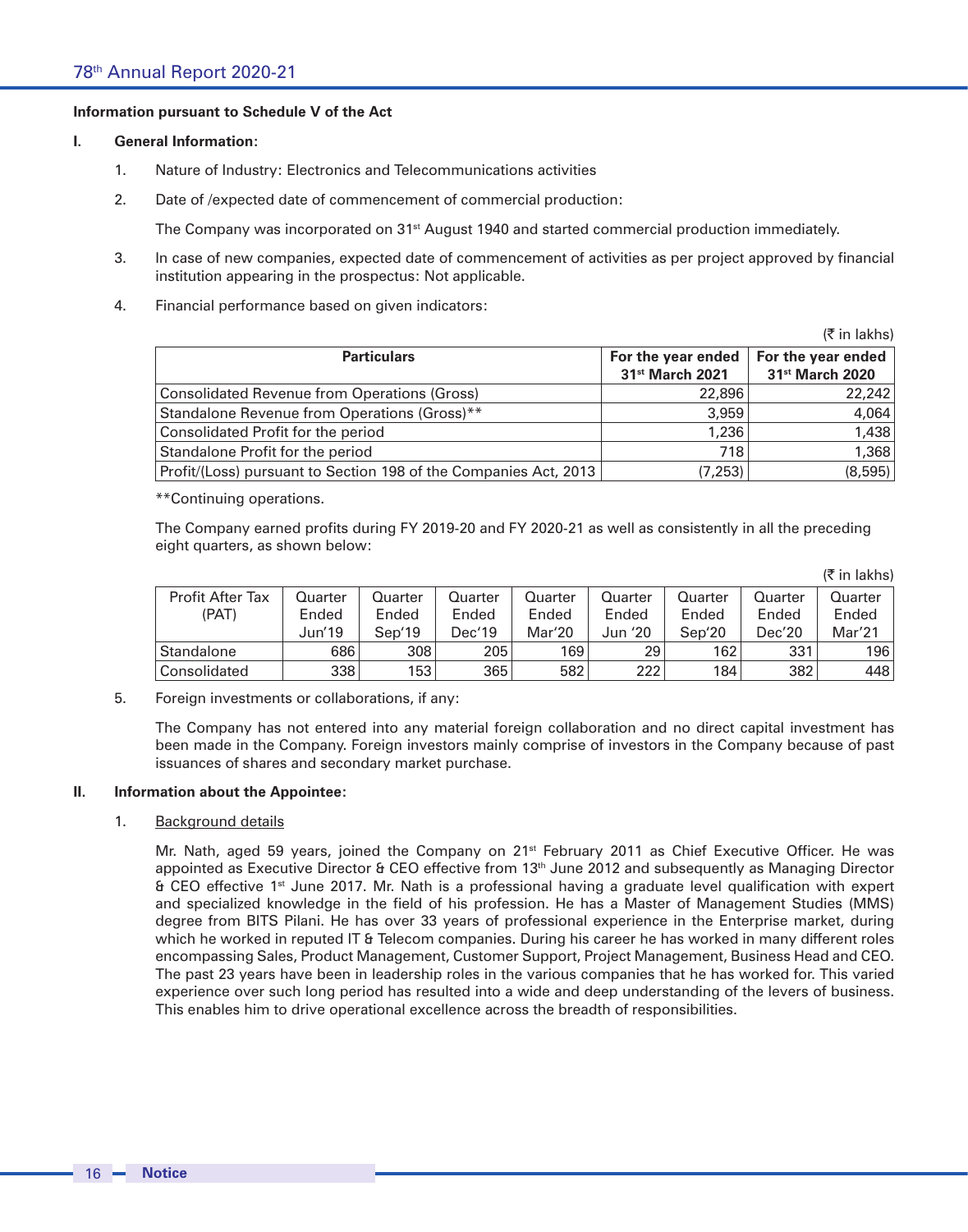

(` in lakhs)

# 2. Past Remuneration

|                                               |            | $(5 \, \text{III})$ 1081151 |
|-----------------------------------------------|------------|-----------------------------|
| <b>Particulars</b>                            | FY 2020-21 | FY 2019-20                  |
| Basic Salary                                  | 63.00      | 63,00                       |
| Perquisites & Allowance (plus Car allowances) | 98.10      | 98.10                       |
| One-time lump sum payment                     | 9.30       |                             |
| Retirals (PF + Gratuity)                      | 10.59      | 10.59                       |
| Performance Linked Payment                    | 113.40     | 103.11                      |
| Total                                         | 294.39     | 274.80                      |

Contribution to Provident Fund, Gratuity as per the Rules of the Company.

Leave and encashment of un-availed leave as per the Rules of the Company.

### 3. Recognition and Awards

In his previous organizations, Mr. Nath, on multiple occasions has received many recognitions and appreciations for building up new businesses as well as turning around existing businesses. His contribution has also been recognized in the turning around of the Company and putting it in the path of profitable growth by focusing on the Satellite communication services business and taking leadership position in some of the important markets.

### 4. Job Profile and his suitability

Taking into consideration the size of the Company, the complex nature of its operations, the strategic and operational restructuring and transformation required and Mr. Nath's broad functional and general management skills, his rich experience of over 33 years in growing organizations and developing new markets, the Board reappointed Mr. Nath effective from 13<sup>th</sup> June 2021. Also, as a Director, he is nominated on the Board of Company's wholly owned Subsidiaries.

## 5. Remuneration proposed

Please refer to the principal terms of remuneration as mentioned herein above of this Notice. In monetary terms the proposed remuneration for tenure from  $13<sup>th</sup>$  June 2021 to  $12<sup>th</sup>$  June 2024 is given hereunder:

| <b>Particulars</b>                    | 13 <sup>th</sup> June 2021 to<br>12 <sup>th</sup> June 2022 (₹) | $13th$ June 2022 to<br>12 <sup>th</sup> June 2023 (₹) | $13th$ June 2023 to<br>12 <sup>th</sup> June 2024 (₹) |
|---------------------------------------|-----------------------------------------------------------------|-------------------------------------------------------|-------------------------------------------------------|
| <b>Basic Salary</b>                   |                                                                 | 68.04 $ 5,67,000$ (per month) + Increment*            |                                                       |
| Perquisites & Allowance including car |                                                                 | 105.66 140% of Basic Salary + Car Allowance           |                                                       |
| Retirals (PF + Gratuity)              |                                                                 | 11.44 16.81% of Basic Salary                          |                                                       |
| Performance Linked Payment            |                                                                 | 136.29 Upto 78% of Fixed CTC $#$                      |                                                       |
| Total                                 | 321.43                                                          |                                                       |                                                       |

#Assumed at maximum level of 78% of Fixed CTC.

Fixed CTC is sum of Basic + Perquisites & Allowance (excluding car allowance) + Retirals.

\*Actual Basic salary would be decided by the Board subject to performance and within the said maximum Basic salary of Rs. 10,00,000/- per month. The remaining salary components are a function of the Basic salary & Fixed CTC as given above. The Company's annual increment cycle is currently applicable from 1st April to 31st March.

6. Comparative remuneration profile with respect to industry, size of the company, profile of the position and person:

Considering the industry in which the Company operates, the size of the business as well as the profile of Mr. Nath and the responsibilities shouldered by him, the remuneration proposed is commensurate with the remuneration packages paid to similar senior level appointees in other companies in the industry.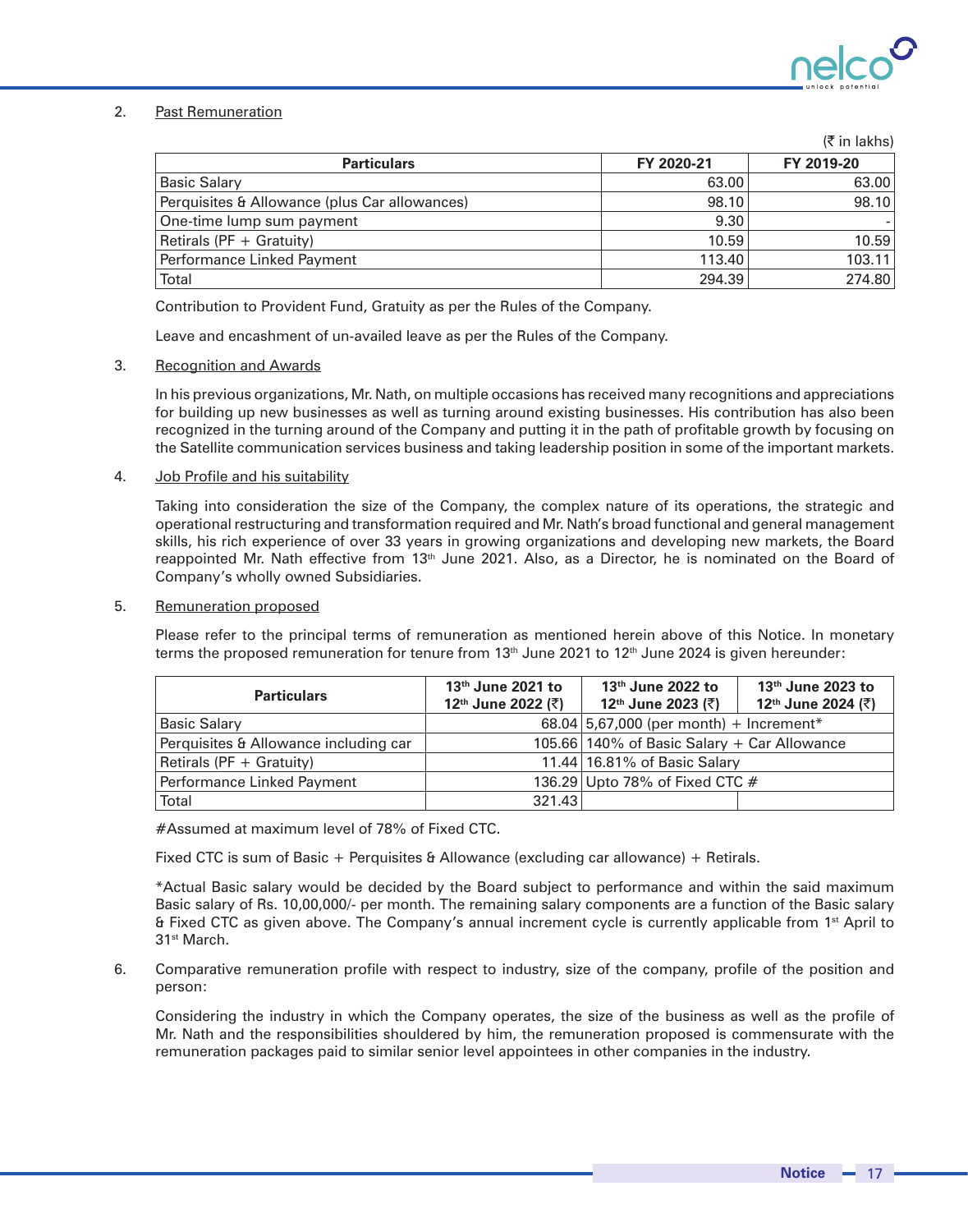7. Pecuniary relationship directly or indirectly with the company or relationship with the managerial personnel or other directors, if any:

Mr. Nath has joined the Company in a professional capacity and meets the criteria of a professional director with appropriate qualifications, does not hold any securities of the Company and is not related to the promoters or any director of the Company. Besides the remuneration paid/payable to Mr. Nath, he does not have any other pecuniary relationship with the Company or with the managerial personnel or other directors of the Company.

## **III. Other information**

1. Reasons for inadequate profits in earlier years:

The Company has been making profits since Financial Year 2013-14 and the profits have been growing year on year. During the pandemic hit Financial Year 2020-21 also the Company made healthy profits, though in absolute terms the same was lower than the previous year.

The reason for inadequate profits under Section 197 is due to the accumulated losses of the past periods. The Company suffered losses in the past, mainly from some of the businesses which were not able to generate profits due to the market conditions. The Company has divested these loss-making businesses and is now making profits consistently year on year. However, it will take some more time to wipe out the old accumulated losses.

2. Steps taken by the Company to improve performance:

The Company has divested all its loss-making businesses except one, which is being run on a maintenance mode to honour the warranty and annual maintenance commitments as per the contract. The Company has been focusing only on the profitable business of Satellite communication services, which has large growth prospects globally and in India.

Under the leadership of Mr. Nath, the Company has transformed itself to become a major Satellite communication service provider, also called as VSAT service provider in the country. The Company focuses on the Enterprise segment and has attained leadership position in some of the important market segments. The Company was also the first to start the In-flight and Maritime Communication (IFMC) services after these services were allowed by Govt. of India. The Company offers communication services in Maritime vessels as well as Aircrafts flying over Indian airspace. The Company has already established itself as the market leader in the country for IFMC services, which have the fastest growth in the Satellite industry globally.

The Company is concentrating in building very robust infrastructure to be able to serve the various markets most cost-effectively. The Company has also built strong partnerships and alliances with global satellite players to enhance its capabilities and market coverage. The Company has taken lead in adopting newer technologies and working with global satellite operators to bring the latest technologies like Low Earth Orbit (LEO) satellites in the country as soon as these become commercially viable. With all these initiatives the Company will be able to have even faster growth and further strengthen its position in the market.

Mr. Nath has also been playing an active role in discussions with the Govt. and telecom regulators to bring about progressive regulatory regime in the country to facilitate faster growth in the Space sector. He is actively involved in the important industry bodies associated with the Satellite industry. He has been spearheading the initiatives of building stronger relationships with the important Govt. departments, which has resulted in better visibility of the Company with the Govt.

Mr. Nath, alongwith the senior management team has been focusing in improving the operational efficiency of the Company and its financial health. There has been a lot of focus around improving cost efficiency, people productivity, quality of service and customer satisfaction, which are helping the Company in having sustainable and profitable long-term growth. The Company has been growing its revenue steadily and made very healthy profits from financial year 2017-18 to 2020-21. Based on all the strategies deployed and the various initiatives taken, the Company is poised to grow at a fast pace in the short to medium term.

# 3. Expected increase in productivity and profits in measurable terms:

With expanded business lines including IFMC, augmented infrastructure, changing regulatory framework in the country, future expansion to markets beyond India and the various initiatives being taken up, the Company expects to significantly step up its operating and financial performance in the coming years. The Company also has a very ambitious growth plan for the next 5 years. It is difficult to predict the increase in revenue and profit of the Company for future years, as there are external dependencies on regulatory changes by the Govt., which are difficult to predict accurately in terms of timelines.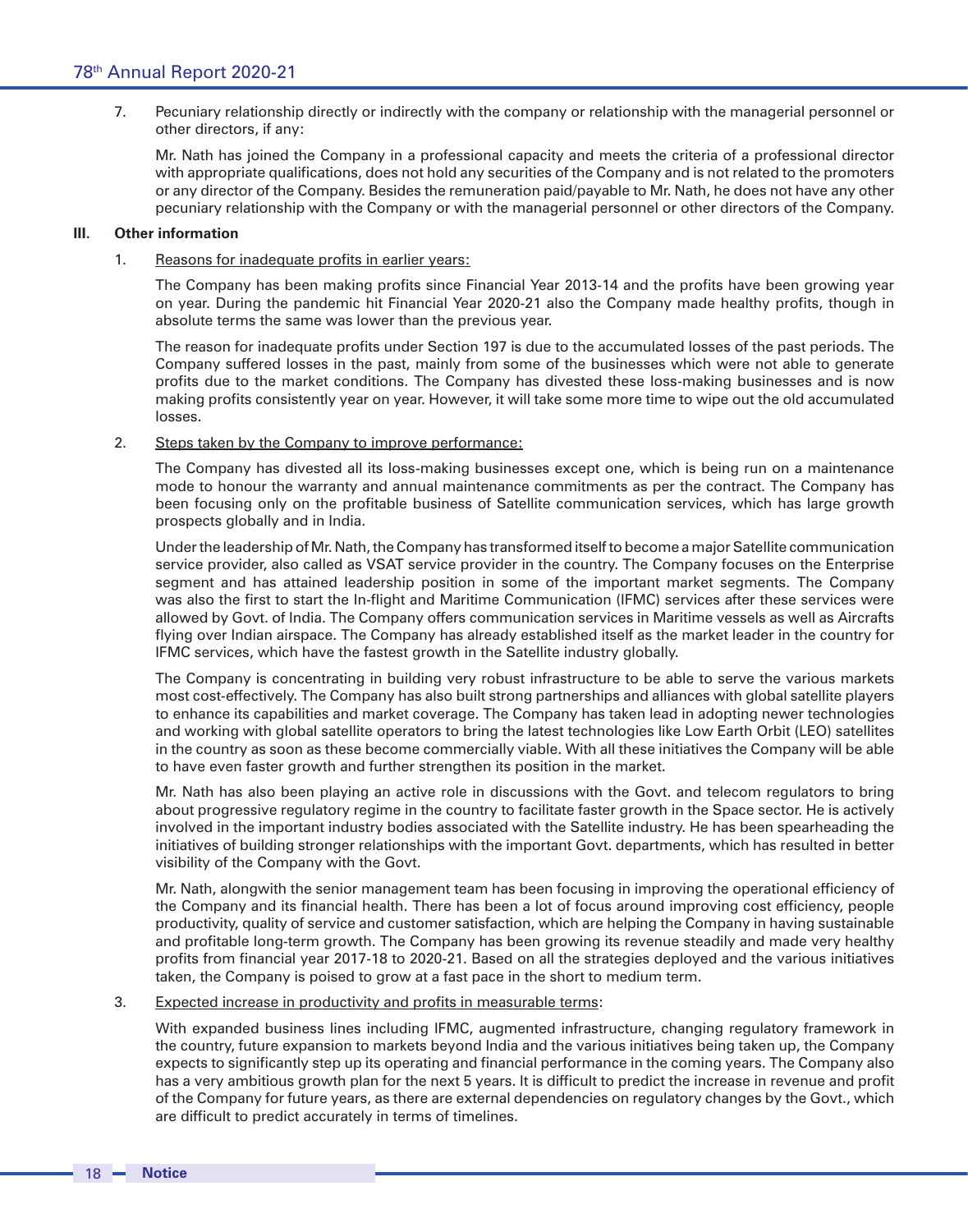

The NRC currently comprising of three independent directors [viz. Dr. Lakshmi Nadkarni (as Chairperson of the Committee), Mr. K.N.Murthy, and Mr. Ajay Kumar Pandey], Mr. R.R.Bhinge (Non-Executive Chairman of the Board) and Mr. Anand Agarwal (Non-Executive-Non-Independent Director) reviews and recommends the revision in the remuneration on a yearly basis. This review is based on the Balance Score Card that includes the performance of the Company and the individual director on certain defined qualitative and quantitative parameters such as volumes, revenue, EBITDA, cash flows, customer satisfaction, cost reduction initiatives, safety, strategic initiatives and special projects as decided by the Board vis-a-vis targets set in the beginning of the year. This review also takes into consideration the benchmark study undertaken by reputed independent HR agencies on comparative industry remuneration and practices. The decisions taken at the NRC and the Board are within the broad framework of remuneration as approved by the Members.

The Company remains committed to pursue the long-term interest of all stakeholders, including the Company's Members and employees. To be able to achieve these objectives it is necessary to recruit and retain proven high calibre management team on a sustainable basis. This requires that the Company's leadership and talent base are appropriately remunerated, notwithstanding cyclical phases. This is particularly important when the Company has ongoing significant turnaround and growth strategies under execution.

The Board commends the Special Resolution set out in Item No. 5 of the accompanying Notice for approval of the Members. This item being special business, is unavoidable in nature. Except Mr. Nath, none of the Directors or Key Managerial Personnel (KMP) of the Company and their respective relatives are concerned or interested, financially or otherwise, in the resolution set out at Item No. 5 of the accompanying Notice. Mr. Nath is not related to any other Director or KMP of the Company

By Order of the Board of Directors

**Girish V. Kirkinde** Company Secretary & Head – Legal ACS 7493

Navi Mumbai, 28th April 2021

### **Registered Office:**

EL-6, TTC Industrial Area, MIDC Electronics Zone, Mahape, Navi Mumbai – 400 710 CIN: L32200MH1940PLC003164 Tel.: 91 22 67399100 Fax.: 91 22 67398787 E-mail: services@nelco.in Website: www.nelco.in